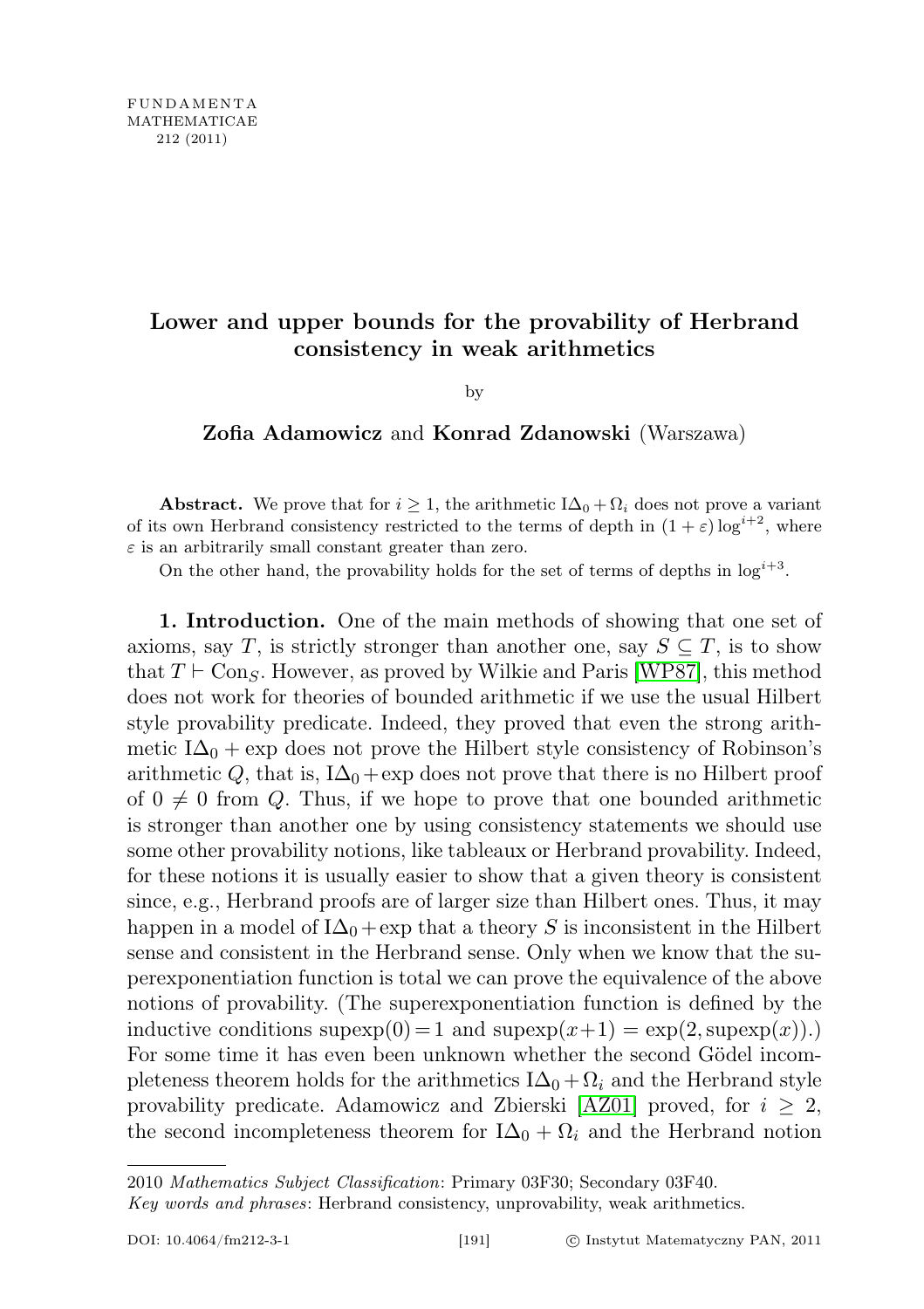of consistency, and later Adamowicz [\[A01\]](#page-25-2) proved this result for  $I\Delta_0 + \Omega_1$ . Recently, Kołodziejczyk [\[K06a\]](#page-25-3) showed a strengthening of these results. He proved that there is a finite fragment S of  $I\Delta_0 + \Omega_1$  such that no theory  $I\Delta_0 + \Omega_i$  proves the Herbrand consistency of S. Thus, if one wants to prove strict hierarchy of bounded arithmetics by means of provability of Herbrand consistency one should consider a thinner notion, e.g., Herbrand proofs restricted to some definable cuts of a given model of a bounded arithmetic. Such a study is the main subject of our paper.

Now, we state our main result. Let  $log<sup>n</sup>$  be the set of elements a such the nth iteration of exp on a exists. If exp is not provably total in  $T$  then there are models of T in which not all elements are in  $log<sup>n</sup>$ . For  $C > 0$ ,  $C log<sup>n</sup>$ is the set of elements a such that there exists b in  $\log^n$  such that a is less than or equal to  $Cb$ . Let us observe that the above notions are definable by existential formulas.

We consider Herbrand consistency statements parametrized by a standard integer N. This parameter tells us how good a Herbrand evaluation is on a given set of terms. Namely, the truth value of formulas with codes less than N has to be decided. We show that for some fixed N, for each  $i \geq 1$ ,  $I\Delta_0 + \Omega_i$  does not prove its Herbrand consistency, restricted to the terms of depth in  $(1+\varepsilon) \log^{i+2}$ , where  $\varepsilon > 0$  (see Theorem [4.12\)](#page-25-4). That is, for some N, for each  $i \geq 1$  and each  $\varepsilon > 0$ ,

$$
I\Delta_0 + \Omega_i \nvdash \text{HCons}(N, I\Delta_0 + \Omega_i, (1+\varepsilon) \log^{i+2}).
$$

On the other hand it may be proved by standard methods that for each  $i$ ,

for each  $N$ ,  $I\Delta_0 + \Omega_i \vdash \text{HCons}(N, \text{I}\Delta_0 + \Omega_i, \log^{i+3}),$ 

that is,  $I\Delta_0+\Omega_i$  proves its Herbrand consistency restricted to terms of depth  $log^{i+3}$  (see Theorem [3.2\)](#page-13-0).

It is tempting to close the gap by proving, at least for some  $i \geq 1$ , either that

<span id="page-1-0"></span>(1.1) for each N, 
$$
I\Delta_0 + \Omega_i \vdash \text{HCons}(N, I\Delta_0 + \Omega_i, \log^{i+2})
$$

or

<span id="page-1-1"></span>(1.2) 
$$
I\Delta_0 + \Omega_i \nvdash \text{HCons}(N, I\Delta_0 + \Omega_i, A\log^{i+3})
$$
 for some  $N, A \in \mathbb{N}$ .

Indeed both conjectures [\(1.1\)](#page-1-0) and [\(1.2\)](#page-1-1) have interesting consequences for bounded arithmetics. If [\(1.1\)](#page-1-0) holds then  $I\Delta_0 + \Omega_{i+1}$  would not be  $\Pi_1$ conservative over  $I\Delta_0 + \Omega_i$ . This is so because  $\log^{i+2}$  is closed under addition in the presence of  $\Omega_{i+1}$ . Thus, in  $I\Delta_0 + \Omega_{i+1}$  the cuts  $\log^{i+2}$  and  $(1+\varepsilon) \log^{i+2}$  are the same. It would then follow from  $(1.1)$  that  $I\Delta_0+\Omega_{i+1} \vdash$  $\text{HCons}(\text{I}\Delta_0 + \Omega_i, A\log^{i+2})$  for each  $A \in \mathbb{N}$ .

On the other hand, if [\(1.2\)](#page-1-1) holds this would mean that we cannot mimic the proof of Theorem [3.2](#page-13-0) for the cut  $A \log^{i+3}$ . But the only tool needed in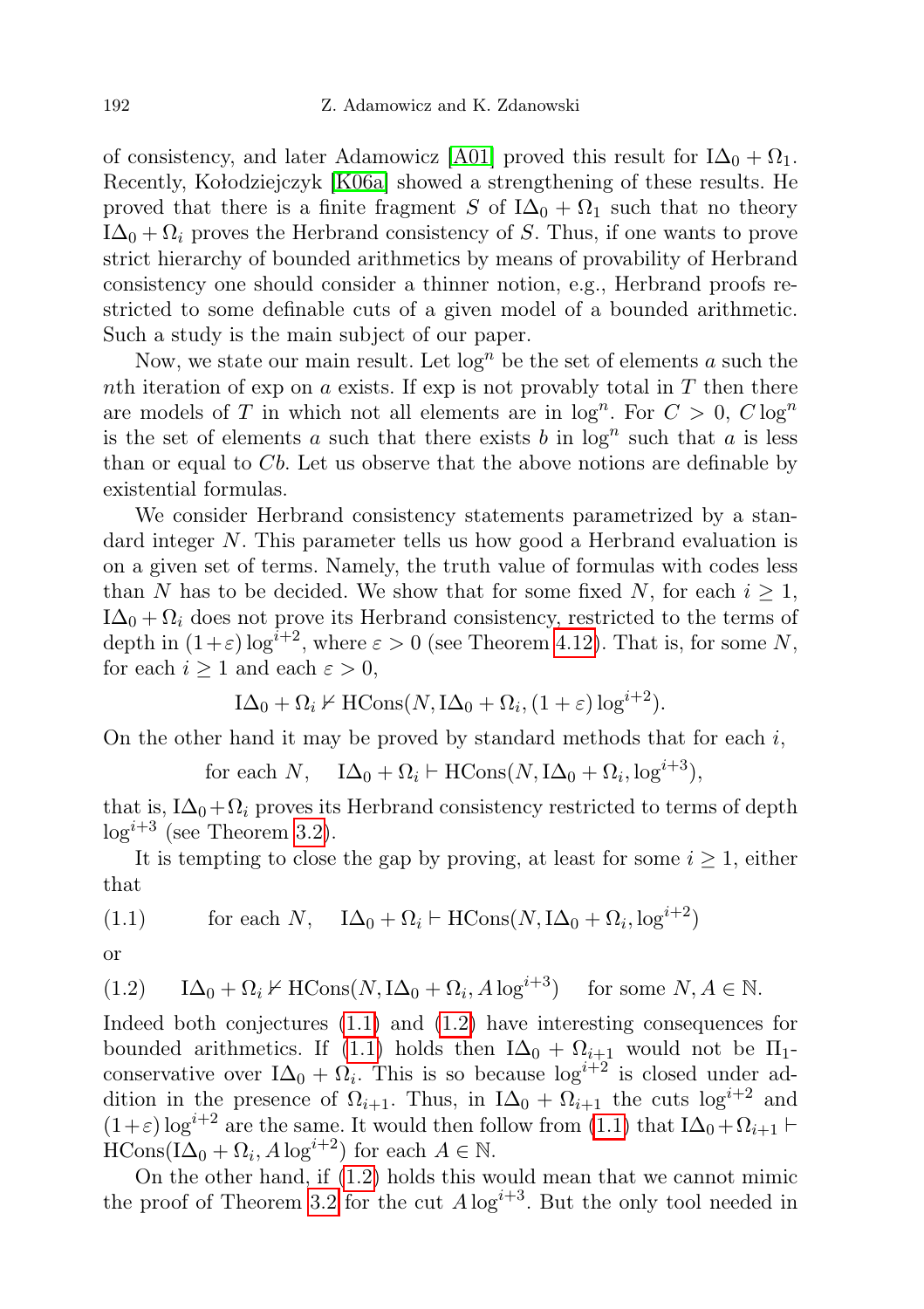that proof which is unavailable in this situation is the existence of a suitable truth definition for  $\Delta_0$  formulas. It would follow that there is no such truth definition for  $\Delta_0$  formulas whose suitable properties are provable in I $\Delta_0 + \Omega_i$ . This is related to a major open problem in bounded arithmetics: how much exponentiation is needed for a truth definition for bounded formulas.

The paper is structured as follows. In Section [2](#page-2-0) we introduce all the main notions needed to define Herbrand consistency, which is the main object of our study. In that section we present and prove the main technical facts about these notions. In Section [3](#page-13-1) we show which cases of Herbrand consistency are indeed provable. Then, in Section [4](#page-15-0) we use the tools assembled in Section [2](#page-2-0) to prove our main result about unprovability of Herbrand consistency.

<span id="page-2-0"></span>2. Basic notions and facts. In this section we present some basic notions and we prove their properties which will be used throughout the paper. We state some properties of coding of terms and formulas. Then we define evaluations on a set of terms and describe how an evaluation can be used to define a model. We also state some combinatorial properties of evaluations like the Estimation Lemma. They will be used in proving our main result but the reader may want to skip some combinatorial arguments in this section on a first reading. We end this section with a suitable definition of Herbrand consistency.

For a detailed treatment of bounded arithmetics we refer to [\[HP93\]](#page-25-5). We consider bounded arithmetics theories  $I\Delta_0 + \Omega_i$ , for  $i \geq 1$ . I $\Delta_0$  is just the first order arithmetic with the induction axioms restricted to bounded formulas, i.e. formulas with quantification of the form  $Qx \leq t(\bar{z})$ , where  $Q \in \{\exists, \forall\},\$  $x \notin \{\bar{z}\}\$  and t is a term in a language of  $I\Delta_0 + \Omega_i$  (that is, using only +, × and  $\omega_i$  function symbols). For  $i \geq 1$ , the axiom  $\Omega_i$  states the totality of the function  $\omega_i$ . The functions  $\omega_i$  are defined as follows. Let  $\log(x)$  be the logarithm with base 2. Let  $\ln(x)$  be the length of the binary representation of  $x$ ,

$$
\ln(x) = \ln(x+1)^{-1}.
$$

Now,

$$
\omega_1(x) = \begin{cases}\n0 & \text{if } x = 0, \\
2^{(\ln(x) - 1)^2} & \text{if } x > 0, \\
\omega_{i+1}(x) = \begin{cases}\n0 & \text{if } x = 0, \\
2^{\omega_i(\ln(x) - 1)} & \text{if } x > 0.\n\end{cases}
$$

Let  $\exp(x) = 2^x$ . The following relation between exp and  $\omega_i$  will be important for us: for all  $i \geq 1$  and all k,

(2.1) 
$$
\omega_i^k(\exp^{i+2}(0)) = \exp^{i+2}(k).
$$

This equality allows us to infer the existence of the  $(i+2)$ th iterated exp on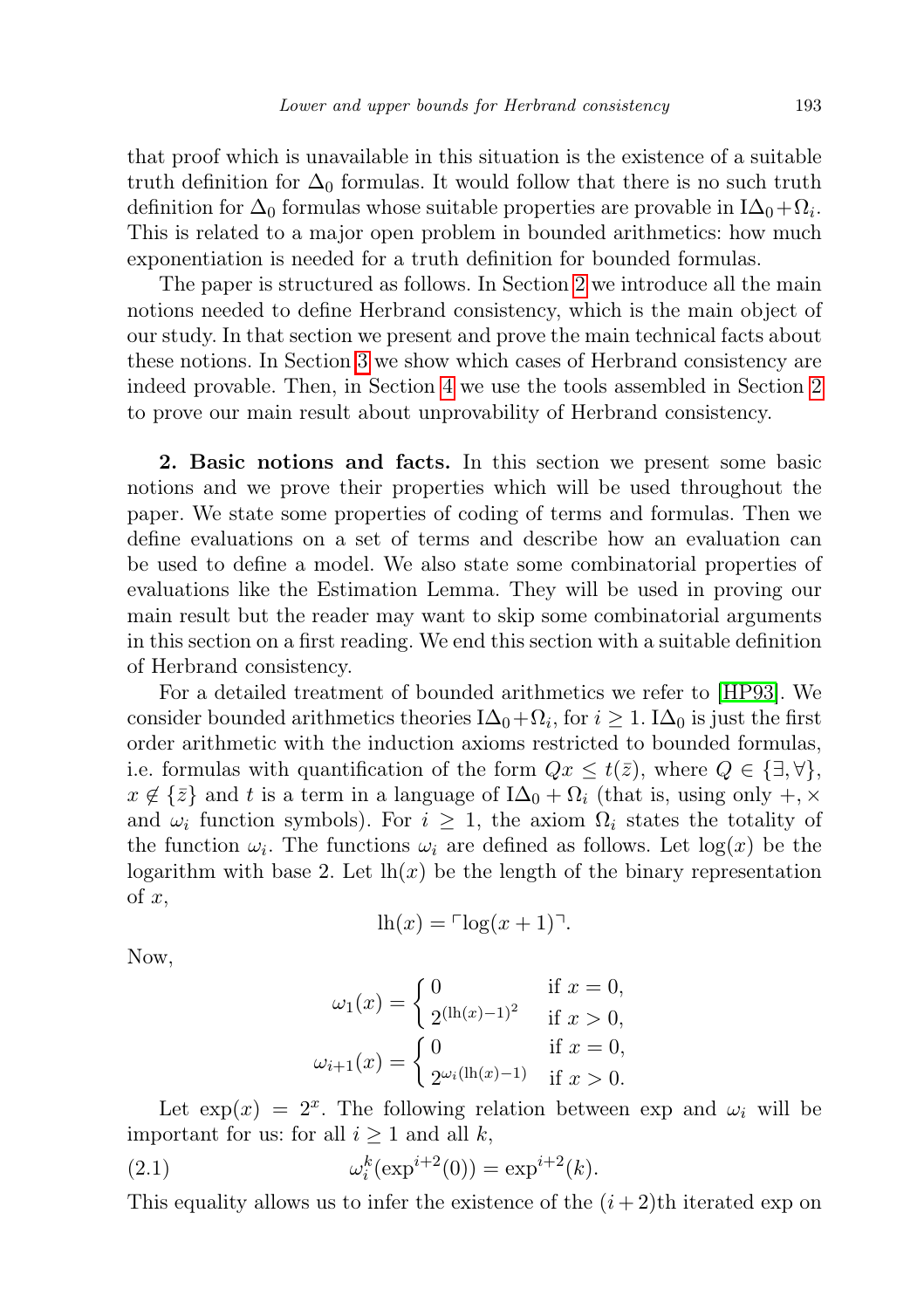a number k from the existence of an interpretation for a term  $\omega_i^k(\exp^{i+2}(0))$ . We will also need the supexp(x) function defined by the conditions supexp(0)  $= 1$  and supexp $(x + 1) = \exp(\text{supexp}(x))$ , and the  $\log^*(x)$  function, which is a kind of inverse of supexp, defined as

$$
\log^*(x) = \max(\{i \le x : \text{supexp}(i) \le x\} \cup \{0\}).
$$

We extend the language by adding a function symbol  $s^{\exists x \varphi}$  of arity n for each formula  $\exists x \varphi$  with *n* free variables.

We identify terms and formulas with their Gödel numbers. A numeral for a number i is denoted  $i$  and its Gödel number is assumed to be  $2i$ . We take the *tree depth* of <u>i</u> to be  $log^2(i)$ . The tree depth of other terms is defined by the inductive condition

$$
\operatorname{tr}(f(t_1,\ldots,t_k))=1+\max\{\operatorname{tr}(t_i):i\leq k\}.
$$

By the *depth* of a term  $t$  we define the maximum of its tree depth and the size of the greatest function symbol in  $t$ , that is,

$$
dp(t) = \max(\{f : f \text{ occurs in } t\} \cup \{tr(t)\}).
$$

For a set of terms  $\Lambda$ , the depth of  $\Lambda$  is  $dp(\Lambda) = \max\{dp(t) : t \in \Lambda\}.$ 

It may seem arbitrary to define the tree depth of  $\underline{i}$  to be  $tr(\underline{i}) = log^2(i)$ , especially when we recall that the tree depth of the usual binary representation of i is  $log(i)$ . However, we can construct a canonical term i denoting a number *i* of tree depth  $O(\log^2(i))$ . Indeed, if for each number  $k \leq i$  there is a term k of tree depth x then each number  $r < i^2$  may be decomposed as  $r = ki + m$  with  $k, m < i$  and we can write the term for r as  $r = k \cdot i + m$ of tree depth  $x + 2$ . This leads to a recursive dependence, that terms for numbers less than  $2^{2^n}$  can be written with tree depth  $2n = 2\log^2(2^{2^n})$ . For simplicity of arguments we define the tree depth of a term  $i$  to be just  $\log^2(i)$ .

We do not fix one particular coding method. Indeed, any usual, efficient coding is good for our purpose. We only state some properties which we require from a coding.

We assume that if  $\varphi'$  is a subformula of  $\varphi$  then the length of the code of  $\varphi'$  is not greater than that of  $\varphi$ ,  $lh(\varphi') \leq lh(\varphi)$ . We assume that a code of a term  $s^{\varphi}(t_1,\ldots,t_k)$  is not greater than  $(\varphi \prod_{i\leq k} t_i)^{O(1)}$ . The last expression should be read simply as a product of numbers coding the formula  $\varphi$  and terms  $t_i$ , for  $i \leq k$ . Let us remark that usual efficient codings possess this property. Indeed, for the length of a term  $t = s^{\varphi}(t_1, \ldots, t_k)$  we have

<span id="page-3-0"></span>(2.2) 
$$
\ln(\varphi) + \sum_{i \le k} \ln(t_i) \le \ln(t) \le A \Big( \ln(\varphi) + \sum_{i \le k} \ln(t_i) \Big)
$$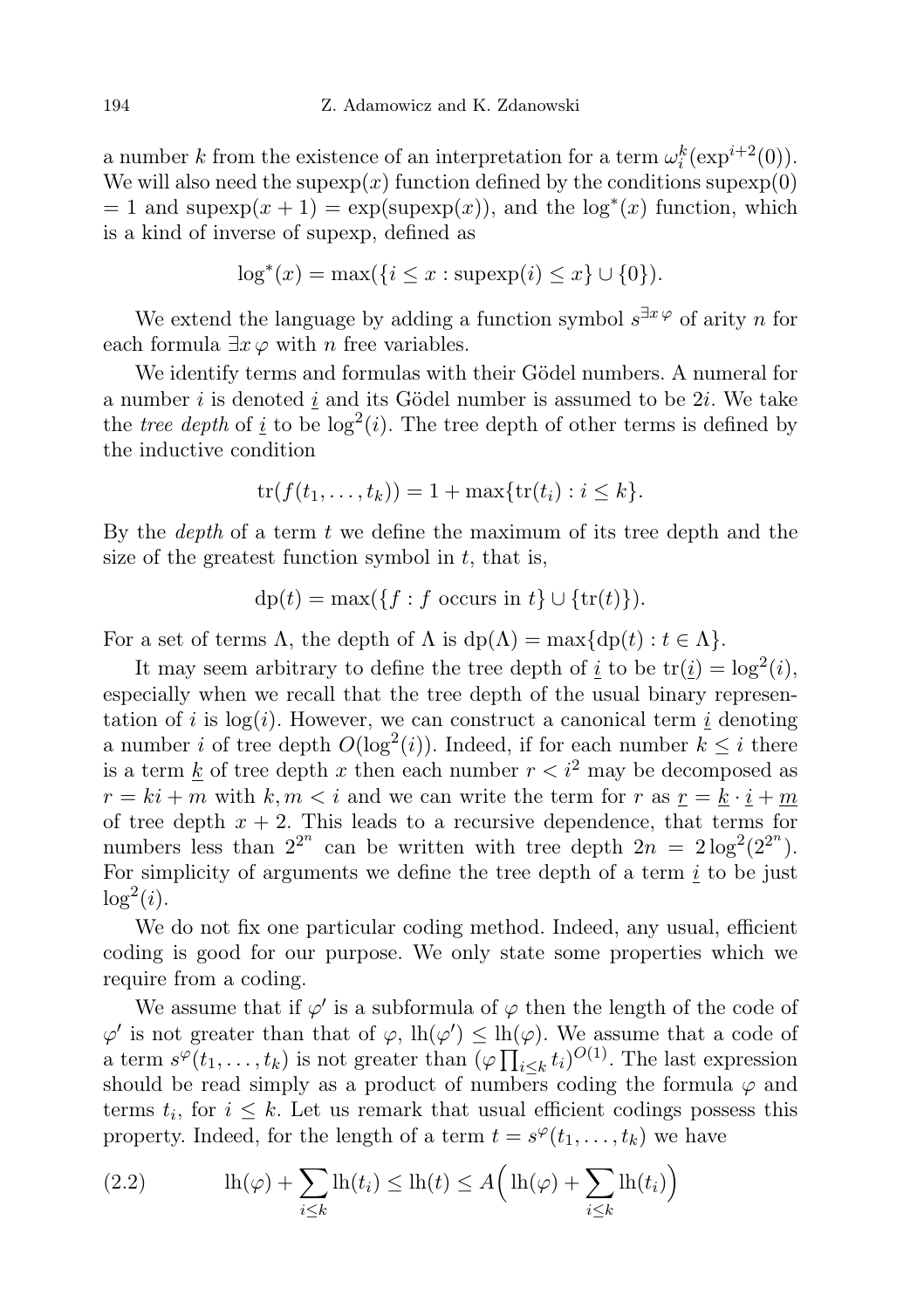for some integer  $A \in \mathbb{N}$ . Thus,  $t \leq 2^{A(\mathrm{lh}(\varphi)+\sum_{i\leq k}\mathrm{lh}(t_i))}$  and

(2.3) 
$$
t \leq \left(\varphi \prod_{i \leq k} t_i\right)^A.
$$

Later we will refer to the constant A from the above formulas. However, note that the precise value of A depends on the coding method one uses.

An evaluation p on a set of terms  $\Lambda$  is a boolean function from  $\Lambda^2$  into  ${0, 1}$ . A given evaluation p tells us which terms are equal under p. That is, t equals t' under p if  $p(t, t') = 1$ . For an evaluation p on  $\Lambda$  we define a model  $M(\Lambda, p)$ . The equality relation of  $M(\Lambda, p)$  is given by  $p(t, t') = 1$ . Then, for a function symbol f and terms  $t_1, \ldots, t_k$  the value of f on  $t_1, \ldots, t_k$  is just  $f(t_1, \ldots, t_k)$ . We define the ordering in  $M(\Lambda, p)$  as:  $t \leq t'$  if and only if there is  $s \in \Lambda$  such that  $p(t + s, t') = 1$ . Thus, we adopt the standard method of defining the ordering relation.

Let us observe that  $M(\Lambda, p)$  is a well defined model if and only if  $\Lambda$  has the property that if f is a function symbol in our language and  $t_1, \ldots, t_{\text{ar}(f)} \in \Lambda$ , then  $f(t_1,\ldots,t_{\operatorname{ar}(f)})\in\Lambda$ . To have the equality relation well defined we have to require that the relation on terms given by  $p(t, t') = 1$  is reflexive, symmetric and transitive. Moreover, it should be a congruence relation with respect to the operation of applying a function symbol, that is, for each  $t_1, \ldots, t_n$  and  $s_1, \ldots, s_n$  and for each *n*-ary function symbol f,

if for each  $i \leq n$ ,  $p(t_i, s_i) = 1$  then  $p(f(t_1, ..., t_n), f(s_1, ..., s_n)) = 1$ .

We assume that all the evaluations to be considered satisfy the above conditions.

Let us note that, assuming some coding, all the above notions are expressible in arithmetic. Let  $M = I\Delta_0$ . We will say that  $\Lambda$  is a set of terms in M if  $\Lambda$  is an element of M which satisfies the definition of being a set of terms. Since such a definition may be written as a  $\Delta_0$  formula, say  $\varphi(x)$ , we have  $M \models \varphi(\Lambda)$ . We use the same convention to state that an element  $p \in M$  is an evaluation on  $\Lambda$ , that is, p and  $\Lambda$  satisfy in  $M$  a  $\Delta_0$  arithmetical formula which states that  $x$  is an evaluation of  $y$ .

If  $\Lambda$  is a set of terms in M, it may contain some elements which are not terms in our sense. Nevertheless, it is possible to treat all elements of  $\Lambda$ as terms by using the satisfaction relation of M. E.g. if  $(2a) \in \Lambda$  for some nonstandard a, then 2a can be thought of as a numeral a denoting a.

Now, let  $\Lambda \in M$  be a set of terms in M. For  $I \subseteq M$  we denote by  $\Lambda$ |*I* the subset of terms from  $\Lambda$  with depths in I, that is,

$$
\Lambda \upharpoonright I = \{ t \in \Lambda : \text{dp}(t) \in I \}.
$$

If I is a cut in M (that is, I is downward closed and closed under successors) then  $M(\Lambda)I, p)$  is a well defined model (where we also restrict the evaluation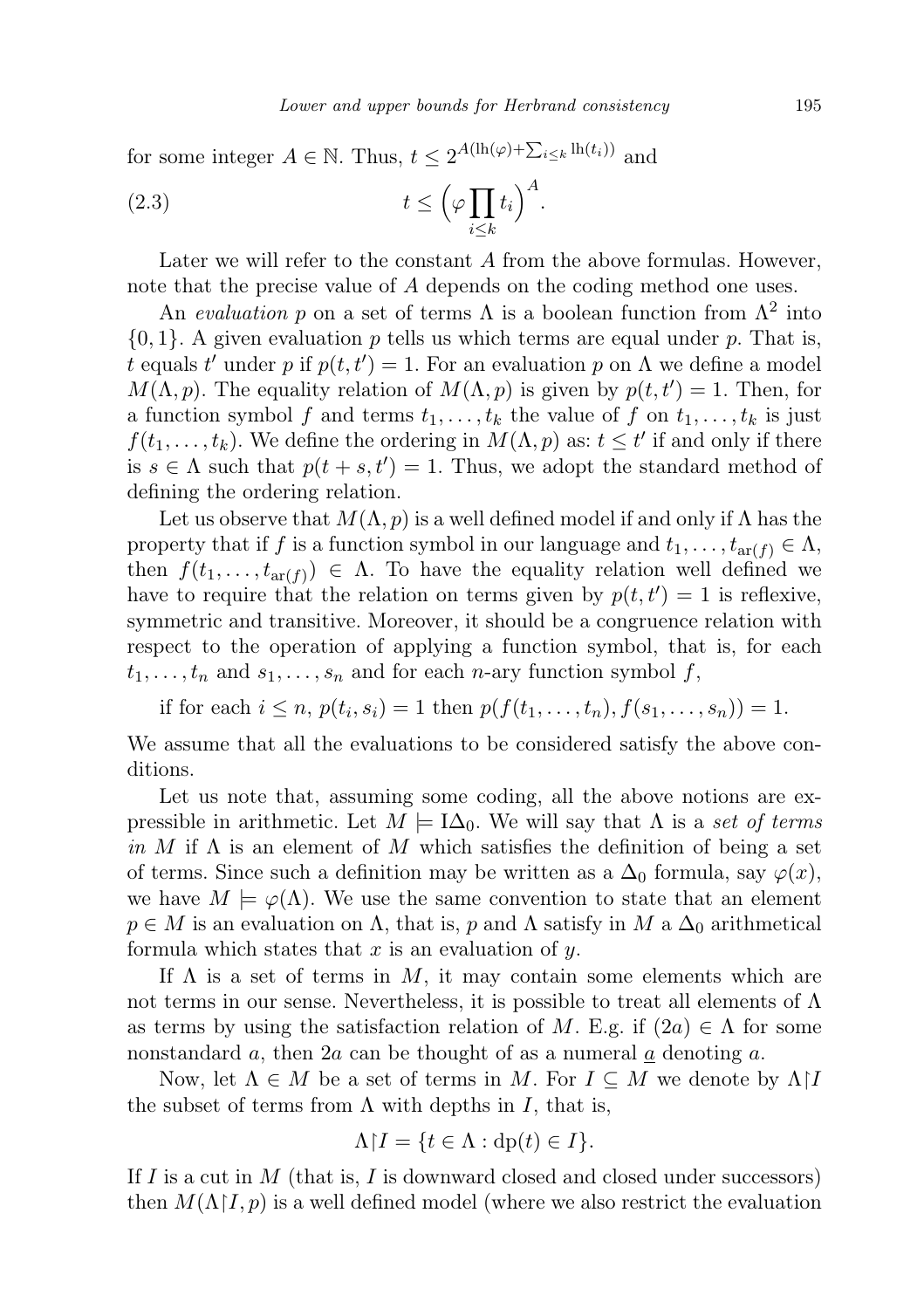p to  $\Lambda$ [I]. Indeed,  $M(\Lambda|I, p)$  is closed under the operations of the arithmetical signature. If terms  $t_1, t_2$  are in  $\Lambda$  I then the result of adding  $t_1$  and  $t_2$  is the term  $t_1 + t_2$ . Its depth  $dp(t_1 + t_2) = \max\{dp(t_1), dp(t_2)\} + 1$  is in I, provided that  $dp(t_1), dp(t_2) \in I$ . Thus  $M(\Lambda | I, p)$  is closed under addition (and the same argument applies to multiplication, successor and  $\omega_i$  functions). Let us observe that  $\Lambda$ [*I* is not an element of M even if  $\Lambda$  is.

In the definition below and in the rest of this article we deal with formulas in prenex normal form only. Thus, if we write  $\neg \varphi$  for  $\varphi$  in prenex normal form we assume that negation is pushed into the quantifier free part of  $\varphi$ using the rules  $\neg \exists x \gamma \equiv \forall x \neg \gamma$  and  $\neg \forall x \gamma \equiv \exists x \neg \gamma$ .

DEFINITION 2.1. For a formula  $\varphi(x_1,\ldots,x_n)$  and terms  $t_1,\ldots,t_n$  we define a sequence of terms  $s_1, \ldots, s_r$  by induction on the complexity of  $\varphi$ .

If  $\varphi$  is quantifier free then the sequence for  $\varphi$  and  $t_1, \ldots, t_n$  is just  $t_1, \ldots, t_n$ .

If  $\varphi = \exists x \psi(x_1, \ldots, x_n, x)$  then the sequence for  $\varphi$  and  $t_1, \ldots, t_n$  is the sequence for  $\psi(x_1,\ldots,x_n,x)$  and terms  $t_1,\ldots,t_n,s^{\exists x\psi(x_1,\ldots,x_n,x)}(t_1,\ldots,t_n)$ .

If  $\varphi = \forall x \psi(x_1, \ldots, x_n, x)$  then the sequence for  $\varphi$  and  $t_1, \ldots, t_n$  is the sequence for  $\neg \psi$  and terms  $t_1, \ldots, t_n, s^{\exists x \neg \psi(x_1, \ldots, x_n, x)}(t_1, \ldots, t_n)$ .

We then call  $s_1, \ldots, s_r$  the terms needed to evaluate  $\varphi(x_1, \ldots, x_n)$  on  $t_1, \ldots, t_n$  or just the sequence of terms for  $\varphi$  and  $t_1, \ldots, t_n$ .

As we will see, the definition of the relation  $p \models \varphi[t_1, \ldots, t_n]$ , in order to work properly, requires all terms  $s_1, \ldots, s_r$  to be in  $\Lambda$ .

DEFINITION 2.2. Let  $t_1, \ldots, t_n \in \Lambda$  and  $\varphi(x_1, \ldots, x_n)$  be a formula. We say that  $(\varphi, t_1, \ldots, t_n)$  is good enough (g.e. for short) for  $\Lambda$  if all terms from the sequence for  $\varphi$  and  $t_1, \ldots, t_n$  are in  $\Lambda$ .

Since the sequence of terms needed to evaluate  $\varphi$  on  $t_1, \ldots, t_n$  is the same as the sequence needed to evaluate  $\neg \varphi$  on  $t_1, \ldots, t_n$  we have an obvious fact.

FACT 2.3. For each  $\Lambda$ ,  $\varphi$  and  $t_1, \ldots, t_n \in \Lambda$ ,  $(\varphi, t_1, \ldots, t_n)$  is g.e. for  $\Lambda$ if and only if  $(\neg \varphi, t_1, \ldots, t_n)$  is g.e. for  $\Lambda$ .

Now, we define the notion of satisfaction for evaluations. Later, we relate this notion to the satisfaction relation in a model  $M(\Lambda, p)$ .

DEFINITION 2.4. Let p be an evaluation on Λ. By induction on  $\varphi$  we define  $p \models \varphi[t]$  for  $t \in \Lambda$  such that  $(\varphi, t)$  is g.e. for  $\Lambda$ :

- $p \models t = t'$  if  $p(t, t') = 1$ ,
- $p \models t \leq t'$  if there is  $s \in \Lambda$  such that  $p \models (t + s = t')$ ,
- for  $\varphi$  quantifier free,  $p \models \varphi[t]$  if p makes  $\varphi$  true in the sense of propositional logic,
- $p \models \exists x \varphi(\bar{x}, x) [\bar{t}]$  if  $p \models \varphi(\bar{x}, x) [\bar{t}, s^{\exists x \varphi}(\bar{t})],$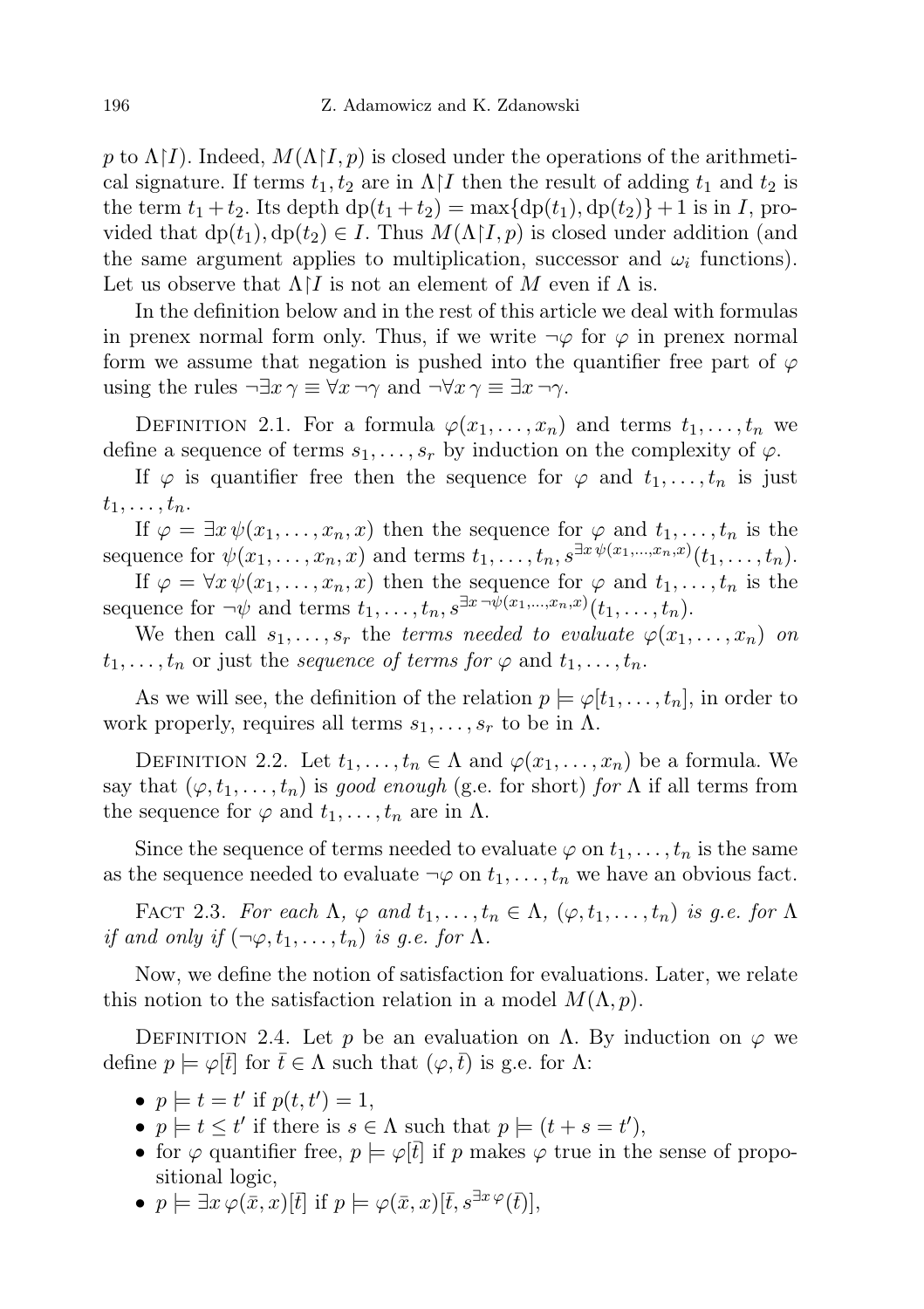•  $p \models \forall x \varphi(\bar{x}, x) \in \bar{t}$  if for all terms  $t \in \Lambda$  such that  $(\varphi, \bar{t}, t)$  is g.e. for  $\Lambda$ ,  $p \models \varphi(\bar{x}, x)[\bar{t}, t].$ 

Of course, whenever we write  $p \models \varphi[\vec{t}]$  we assume that  $(\varphi, \vec{t})$  is g.e. for  $\Lambda$ .

One can easily prove the following fact by induction on the complexity of  $\varphi$ .

<span id="page-6-0"></span>FACT 2.5. Let p be an evaluation on  $\Lambda$  and let  $\varphi$  and  $\overline{t}$  be q.e. for  $\Lambda$ . If if  $p \models \varphi[\bar{t}]$  then  $p \not\models \neg \varphi[\bar{t}].$ 

DEFINITION 2.6. Let T be a theory and let p be an evaluation on  $\Lambda$ . We call p a T-evaluation if for all  $\varphi \in T$  such that  $\varphi$  is g.e. for  $\Lambda$ ,  $p \models \varphi$ .

If T has a  $\Delta_0$  definable set of axioms then the notion of T-evaluation is definable by a  $\Delta_0$  formula.

We have the following relation between  $p \models \varphi$  and  $M(\Lambda, p) \models \varphi$ .

PROPOSITION 2.7. Let  $\Lambda$  be a set of terms such that for any formula  $\psi(x_1,\ldots,x_n,y)$  and  $t_1,\ldots,t_n \in \Lambda$ , the term  $s^{\exists y\psi}(t_1,\ldots,t_n)$  is also in  $\Lambda$ . Let p be an evaluation on  $\Lambda$  such that  $M(\Lambda, p)$  is well defined. Then for a formula  $\varphi$  and  $\overline{t} \in \Lambda$ ,

if 
$$
p \models \varphi[\bar{t}]
$$
 then  $M(\Lambda, p) \models \varphi[\bar{t}].$ 

*Proof.* The proof is a straightforward induction on the complexity of  $\varphi$ . For quantifier free formulas the statement is obvious. If  $\varphi = \exists y \psi(t, y)$  then from  $p \models \varphi[\bar{t}]$  we deduce that  $p \models \psi[\bar{t}, s]$ , where  $s = s^{\exists y \psi(\bar{x}, y)}(\bar{t})$ , and we may use our inductive assumption to conclude that  $M(\Lambda, p) \models \psi[\bar{t}, s]$  and that  $M \models \varphi[\bar{t}].$ 

For  $\varphi = \forall y \psi(\bar{t}, y)$  we observe that, by the condition on  $\Lambda$ , for all  $s \in \Lambda$ ,  $(\psi, \bar{t}, s)$  is g.e. for  $\Lambda$ . It follows that for all  $s \in \Lambda$ ,  $p \models \psi[\bar{t}, s]$ . Since the universe of  $M(\Lambda, p)$  is made from terms in  $\Lambda$ , the inductive assumption implies that for all  $a \in M$ ,  $M(\Lambda, p) \models \psi[t, a]$  and  $M(\Lambda, p) \models \varphi[t]$ .

Let us observe that it can happen that neither  $p \models \varphi[\vec{t}]$  nor  $p \models \neg \varphi[\vec{t}]$ . This is the case when e.g. for some  $\psi(x, y)$ ,  $p \models \neg \psi[t, s^{\exists y \psi}(t)]$  and  $p \models \psi[t, s]$ , for some term s. In this case  $p \not\in \exists y \psi(x, y)[t]$  and  $p \not\models \forall y \neg \psi(x, y)[t]$ . This is why we need the following definition which describes the situation when p satisfies, for a given formula  $\varphi(\bar{x})$ , the law of excluded middle.

DEFINITION 2.8. Let  $(\varphi(x_1, \ldots, x_k), t_1, \ldots, t_k)$  be g.e. for  $\Lambda$ . An evaluation p on  $\Lambda$  decides  $(\varphi, t_1, \ldots, t_k)$  if

$$
p \models \varphi[t_1, \ldots, t_k]
$$
 or  $p \models \neg \varphi[t_1, \ldots, t_k]$ .

An evaluation p decides a formula  $\varphi(\bar{x})$  if for each sequence of terms  $\bar{t} \in \Lambda$  such that  $(\varphi, \bar{t})$  is g.e. for  $\Lambda$ , p decides  $(\varphi, t)$ .

Let N be an integer. An evaluation p on  $\Lambda$  is N-deciding if p decides all formulas  $\varphi$  with codes less than N.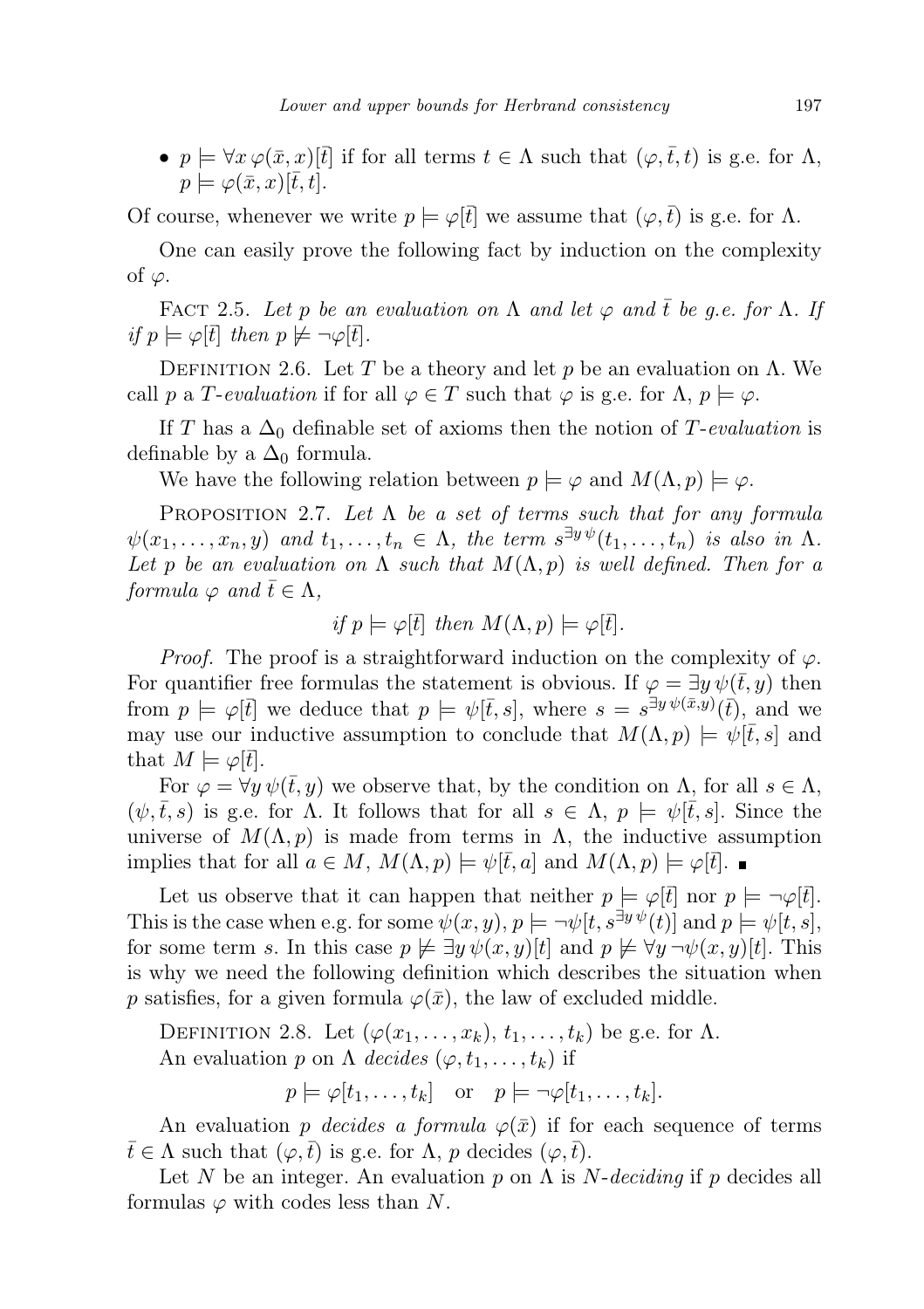For formulas which are decided by an evaluation  $p$  the satisfaction relation behaves in a way which is easy to handle.

<span id="page-7-0"></span>LEMMA 2.9. Let 
$$
(\forall x \varphi, \bar{t})
$$
 be g.e. for  $\Lambda$  and let p decide  $\forall x \varphi$ . Then  
\n
$$
p \models \forall x \varphi[\bar{t}] \Leftrightarrow p \models \varphi[\bar{t}, s^{\exists x \neg \varphi}(\bar{t})].
$$

*Proof.* The direction from left to right is obvious. So let us assume  $p \models$  $\varphi[\bar{t}, s^{\exists x \neg \varphi}(\bar{t})]$ . Since p decides  $\forall x \varphi$  we have either

 $p \models \forall x \varphi[\vec{t}]$  or  $p \models \exists x \neg \varphi[\vec{t}].$ 

But if the latter is true then  $p \models \neg \varphi[\bar{t}, s^{\exists x \neg \varphi}(\bar{t})]$ , which is impossible by our assumption and Fact [2.5.](#page-6-0)  $\blacksquare$ 

We have the following proposition:

PROPOSITION 2.10. Let  $\varphi = Q_1 x_1 \dots Q_n x_n \psi(\bar{z}, x_1, \dots, x_n)$ , where  $\psi$  is quantifier free, and let  $(\varphi, \bar{t})$  be g.e. for  $\Lambda$ . Let p, an evaluation on  $\Lambda$ , decide  $\varphi(\bar{t})$ . Then

$$
p \models \varphi[\bar{t}] \Leftrightarrow p \models \psi[\bar{t}, s_1/x_1, \ldots, s_n/x_n],
$$

where  $\bar{t}, s_1, \ldots, s_n$  is the sequence for  $(\varphi, \bar{t})$ .

*Proof.* The proof is an easy induction on the complexity of  $\varphi$ . For the only nontrivial step for the universal quantifier, one uses Lemma [2.9.](#page-7-0)  $\blacksquare$ 

The relation  $p \models \varphi[t]$  is preserved when going to some subsets of the original set of terms  $\Lambda$ . As a consequence, if  $\Lambda' \subseteq \Lambda$  and  $M(\Lambda', p)$  is a well defined model, then its properties may be deduced from the properties of p considered as an evaluation on Λ.

Let us recall that for a cut  $I \subseteq M$ ,  $\Lambda \upharpoonright I = \{t \in \Lambda : d p(t) \in I\}.$ 

<span id="page-7-1"></span>PROPOSITION 2.11. Let  $M \models \mathbf{I}\Delta_0$  and let  $p \in M$  be an evaluation on a set of terms  $\Lambda \in M$ . Let  $I \subseteq M$  be a cut in M and let  $p \upharpoonright I$  be an evaluation p restricted to  $\Lambda$ [*I*. If  $\overline{t} \in \Lambda$ [*I* and  $p \models \varphi[\overline{t}]$  then  $p\upharpoonright I \models \varphi[\overline{t}]$ . Consequently, if  $p \models \varphi[\bar{t}],$  then  $M(\Lambda \upharpoonright I, p \upharpoonright I) \models \varphi[\bar{t}].$ 

*Proof.* We need to show that for all  $\bar{t} \in \Lambda | I$ , if  $p \models \varphi[\bar{t}]$  then  $p \upharpoonright I \models \varphi[\bar{t}].$ 

For  $\varphi$  quantifier free the conclusion is obvious. For  $\varphi = \exists y \psi(\bar{t}, y)$  one uses the fact that the term for Skolem witness,  $s^{\exists y \psi(\bar{x},y)}(\bar{t})$ , is a member of  $\Lambda$ <sup>[*I*</sup>, together with the inductive assumption. For the universal quantifier step one uses the fact that  $\Lambda$ [*I* is a subset of  $\Lambda$ .

We will write p for an evaluation on a set of terms  $\Lambda$  as well as for its restriction to any subset of  $\Lambda$ . The last proposition shows that in order to establish that  $M(\Lambda\restriction I,p)\models\varphi$ , it suffices to show that  $p\models\varphi$  when we treat p as an evaluation on the whole  $\Lambda$ .

The next lemma shows that if an evaluation p decides a formula  $\exists y \varphi(y,t)$ then to check whether  $p \models \exists y \varphi(y, \bar{t})$ , it suffices to check whether  $p \models \varphi(s, \bar{t})$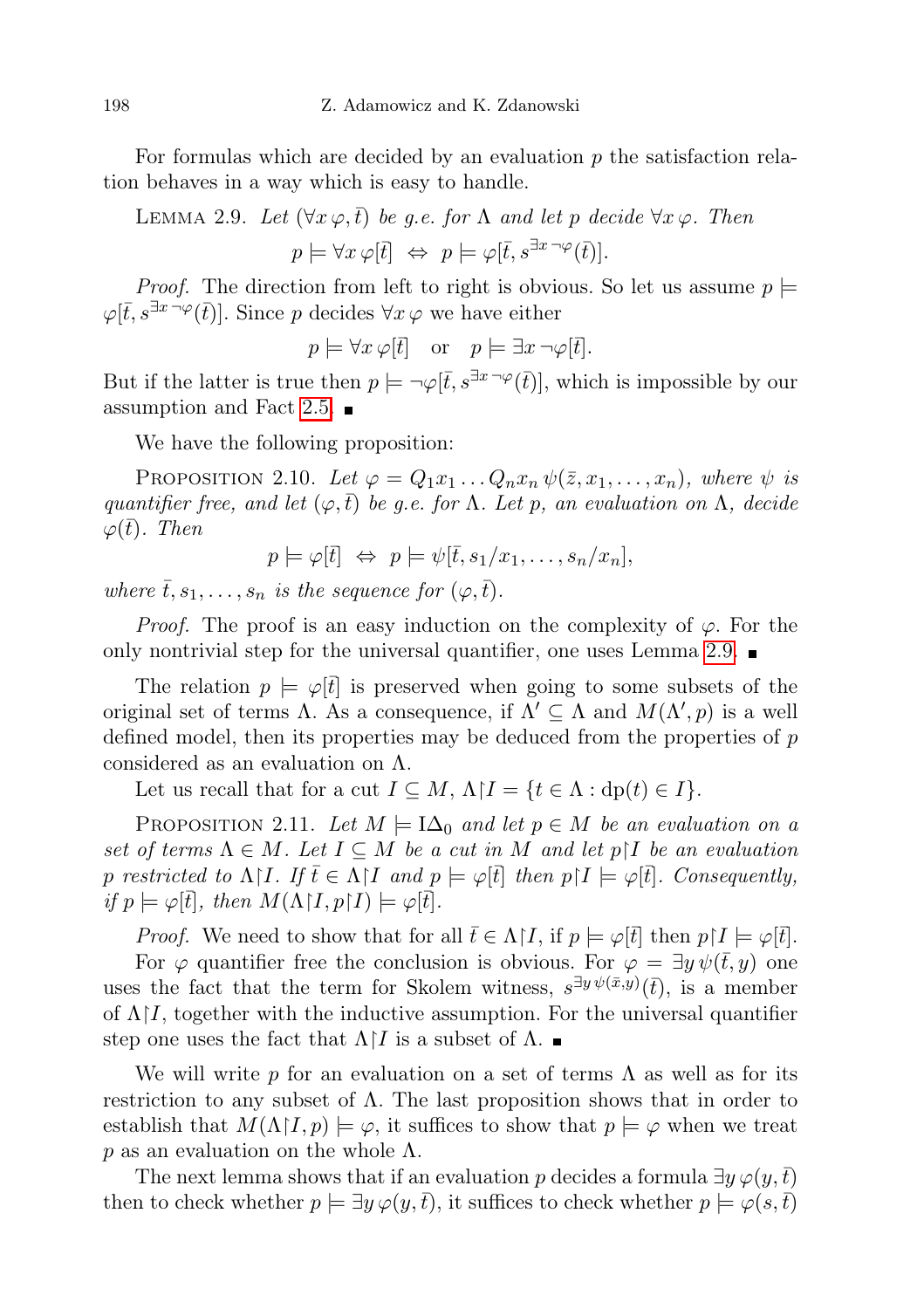for some term  $s \in \Lambda$ . Indeed, any s is as good as the canonical witness for  $\exists y \varphi(\bar{t})$  which is  $s^{\exists y \varphi}(\bar{t})$ .

<span id="page-8-1"></span>LEMMA 2.12. Let p be an evaluation on  $\Lambda$  and let p decide  $\exists y \varphi(y,t)$ . Then

$$
p \models \exists y \, \varphi(y, \bar{t}) \quad \text{if and only if} \\ there \text{ is } s \in \Lambda \text{ such that } (\varphi, s, \bar{t}) \text{ is } g.e. \text{ for } \Lambda \text{ and } p \models \varphi(s, \bar{t}).
$$

*Proof.* To prove the direction from left to right it suffices to take  $s =$  $s^{\exists y \varphi}(\bar{t})$ . For the direction from right to left let us assume that there is  $s_0 \in \Lambda$ such that  $(\varphi, s_0, \bar{t})$  is g.e. for  $\Lambda$  and  $p \models \varphi(s_0, \bar{t})$ . By definition we have

$$
p \models \exists y \varphi(y, \overline{t})
$$
 if and only if  $p \models \varphi(s^{\exists y \varphi}(\overline{t}), \overline{t})$ .

Thus let us assume, for the sake of contradiction, that

$$
p \not\models \varphi(s^{\exists y \varphi}(\bar{t}), \bar{t}).
$$

Since p decides  $\exists y \varphi(y, \bar{t})$ , it follows that

$$
p \models \neg \exists y \, \varphi(y, \bar{t}).
$$

This is equivalent to saying that for all  $s' \in \Lambda$  such that  $(\varphi, s', \bar{t})$  is g.e. for  $\Lambda$ ,

$$
p \models \neg \varphi(s', \overline{t}).
$$

But this contradicts our assumption that  $p \models \varphi(s_0, \bar{t})$ .

In the next lemma we show a kind of closedness of the relation  $p \models \varphi$ under the Hilbert notion of provability. This lemma will be useful in establishing that a given  $T$ -evaluation  $p$  will satisfy some consequences of  $T$ .

<span id="page-8-2"></span>LEMMA 2.13. Let  $T \vdash \varphi$ , let  $M \models \Box \Delta_0$  and let  $p \in M$  be a T-evaluation on  $\Lambda$ , where  $\Lambda$  contains all terms of standard depth. If p decides  $\varphi$ , then  $p \models \varphi$ .

*Proof.* In the proof we use the fact that if  $M \models \mathrm{IA}_0$  then p and  $\Lambda$  have all the properties proven above for evaluations.

Let  $\Lambda' \subseteq \Lambda$  be the set of all terms in  $\Lambda$  of standard depth. Then  $M(\Lambda', p)$ is a well defined model. Moreover, since  $\Lambda'$  contains all standard terms, each axiom of T is g.e. for  $\Lambda'$ . Then, as p is a T-evaluation,  $M(\Lambda', p) \models T$ . Now, if  $p \models \neg \varphi$ , then  $M(\Lambda', p) \models \neg \varphi$ , which is impossible.

Let  $T_0$  be a finite set of axioms of  $I\Delta_0$  which characterize the recursive properties of successor, addition and multiplication and basic properties of ordering. We have to put in  $T_0$  all axioms which are used in the proof of Lemma [2.14](#page-8-0) below, e.g., such as  $\forall x \forall y (x \leq y + 1 \Rightarrow (x \leq y \lor x = y + 1)).$ 

<span id="page-8-0"></span>LEMMA 2.14. Let  $M \models \mathbb{I}\Delta_0$ , let  $\Lambda$  be a set of terms from M such that  $\{0,\ldots,k\} \subseteq \Lambda$  and let  $p \in M$  be a  $T_0$ -evaluation on  $\Lambda$ . Then: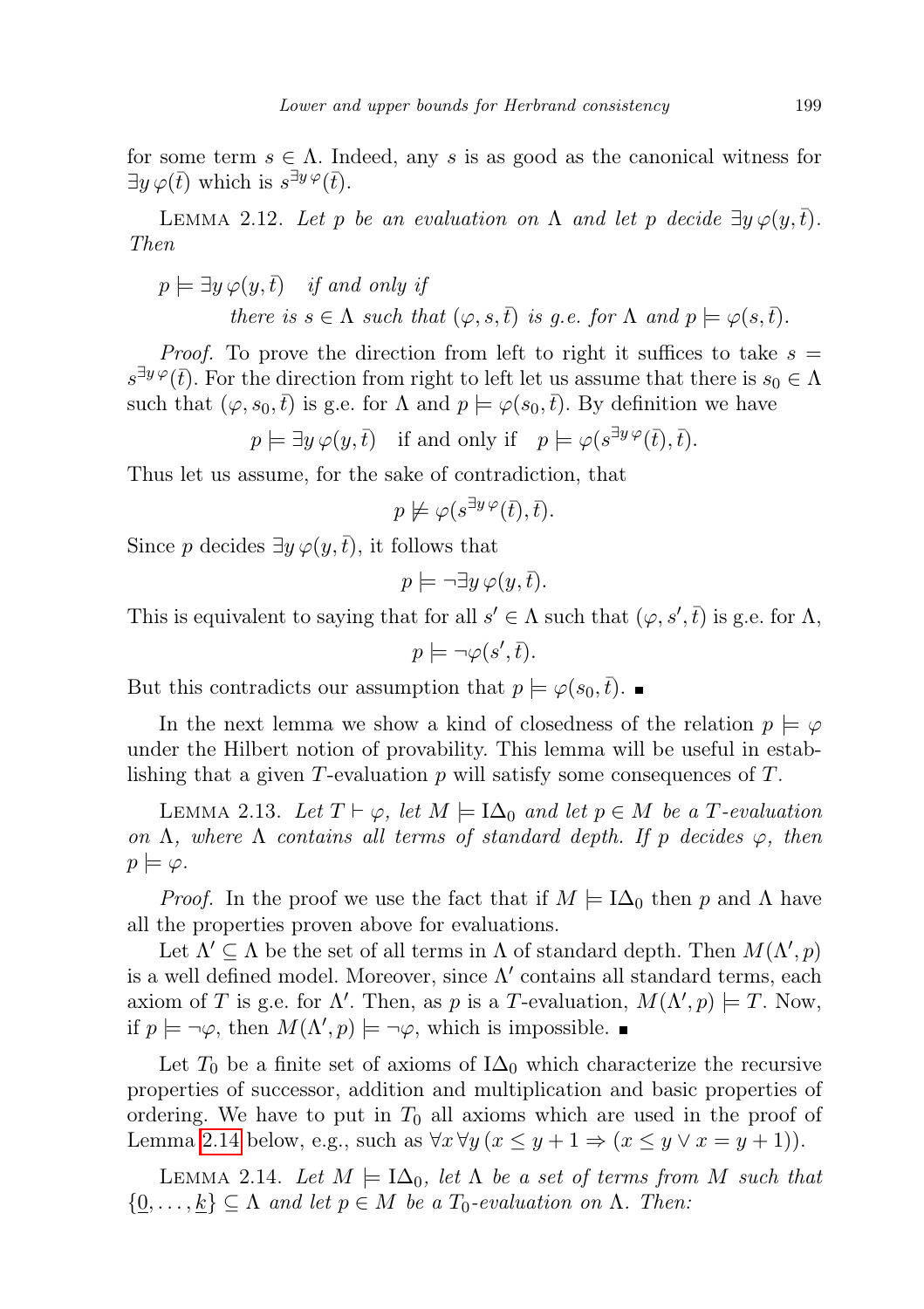- (i) for each  $t \in \Lambda$ ,  $i \leq k$ , if  $p \models t \leq i$  then there exists  $j \leq i$ ,  $p \models t = j$ ;
- (ii) for each  $i, j \leq k, i \leq j$  if and only if  $p \models i \leq j$ ;
- (iii) for each i, l,  $m \leq k$ ,
	- $i + j = m \Leftrightarrow p \models i + j = m,$
	- $ij = m \Leftrightarrow p \models \underline{i} \, j = \underline{m}.$

*Proof.* The proof of (i) is an easy induction on  $i \leq k$ . For  $i = 0$  one uses the fact that p makes true the following axioms of  $T: \forall x (0 \leq x)$  and  $\forall x \forall y ((x \leq y \land y \leq x) \Rightarrow x = y)$ . Thus, if  $p \models i \leq 0$  then  $p \models i = 0$ . The induction step follows easily from the fact that  $p$  makes true the following axiom:  $\forall x \forall y (x \leq y + 1 \Rightarrow (x \leq y \lor x = y + 1)).$ 

For (ii) and (iii) one uses the inductive definitions of addition and multiplication and the properties of the ordering.

The next lemma is a strengthening of Lemma [2.14.](#page-8-0) It shows that if  $\{0,\ldots,k\}$   $\subseteq$   $\Lambda$  then any  $T_0$ -evaluation on  $\Lambda$  has to reflect the truth for  $\Delta_0$ formulas on  $\{\underline{0}, \ldots, \underline{k}\}$ , not only equalities between terms. We will use this for  $a \in M$  and  $\{0, \ldots, a\} \subseteq \Lambda$ . Then the  $\Delta_0$  theory of M about  $\{0, \ldots, a\}$ has to be reflected in  $M(\Lambda, p)$ .

LEMMA 2.15 (Absoluteness Lemma). Let  $M \models \mathbb{I}\Delta_0$ , let  $\Lambda \in M$  be a set of terms such that  $\{0,\ldots,k\} \subseteq \Lambda$  and let  $p \in M$  be a  $T_0$ -evaluation on  $\Lambda$ . Let  $\varphi$  be a  $\Delta_0$  formula with only variables as bounds of quantifiers, such that values of terms in  $\varphi(\bar{x})$  are not greater than  $\max\{\bar{x}\}\$ . For all  $i_1,\ldots,i_m\leq k$ such that  $(\varphi, i_m, \ldots, i_m)$  is g.e. for  $\Lambda$ , the following holds in M: if p decides  $(\varphi, i_m, \ldots, i_m)$  then

$$
\varphi(i_1,\ldots,i_m) \Leftrightarrow p \models \varphi[\underline{i_1},\ldots,\underline{i_m}].
$$

*Proof.* The proof is by induction on the complexity of  $\varphi$ . The case of atomic formulas holds by Lemma  $2.14(ii) \& (iii)$ . The bounded quantifier step can be carried out by using Lemma [2.14\(](#page-8-0)i).  $\blacksquare$ 

Now, we will estimate the size of terms which occur in the sequence for a given formula  $\varphi$  and  $\bar{t}$ . This lemma will be useful for ensuring that terms needed to evaluate  $\varphi(t_1,\ldots,t_k)$  are elements of a given  $\Lambda$ .

LEMMA 2.16 (Estimation Lemma). Let  $\varphi(x_1,\ldots,x_k)$  be a formula, let  $t_1, \ldots, t_k$  be arbitrary terms and let  $t_1, \ldots, t_k, w_1, \ldots, w_r$  be the sequence of terms needed to evaluate  $\varphi$  on  $t_1, \ldots, t_k$ . Then, for all  $i \leq r$ ,

$$
w_i \le \max\{t_j : j \le k\}^{(\varphi^E)} \varphi^{(\varphi^E)},
$$

where E is a standard constant.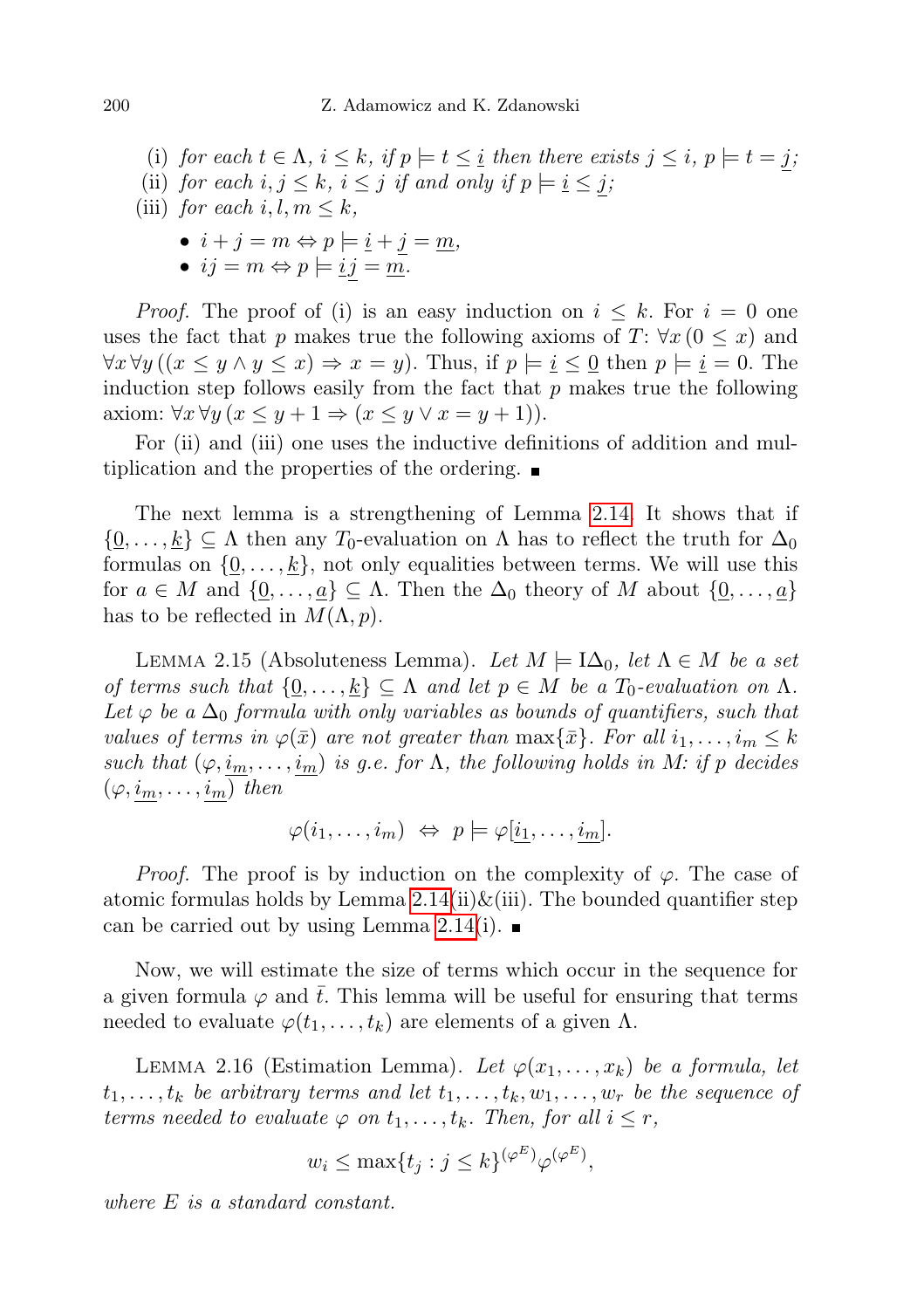*Proof.* First, we prove by induction on  $i \leq r$  that

$$
w_i \leq \left(\varphi \prod_{j \leq k} t_j\right)^{(2A)^i}
$$

.

By  $(2.2)$ , let A be such that

$$
\mathrm{lh}(s^{\varphi}(t_1,\ldots,t_k))\leq A\Big(\,\mathrm{lh}(\varphi)+\sum_{j\leq k}\mathrm{lh}(t_j)\Big).
$$

Then

$$
w_1 \le 2^{A(\ln(\varphi) + \sum_{j \le k} \ln(t_j))} \le \varphi^A \Big(\prod_{j \le k} t_j\Big)^A \le \varphi^{2A} \Big(\prod_{j \le k} t_j\Big)^{2A}.
$$

Now, let

$$
w_i = s^{\psi}(t_1, \dots, t_k, w_1, \dots, w_{i-1}),
$$
  

$$
w_{i+1} = s^{\psi'}(t_1, \dots, t_k, w_1, \dots, w_i),
$$

for  $\psi$  and  $\psi'$  being subformulas of  $\varphi$ . Then we have the following inequalities (the second follows from the fact that  $\psi'$  is a subformula of  $\psi$ ; the third uses the left inequality of  $(2.2)$ :

$$
\begin{aligned} \text{lh}(w_{i+1}) &\le A \Big( \text{lh}(\psi') + \sum_{j \le k} \text{lh}(t_j) + \sum_{j \le i} \text{lh}(w_j) \Big) \\ &\le A \Big( \text{lh}(\psi) + \sum_{j \le k} \text{lh}(t_j) + \sum_{j \le i-1} \text{lh}(w_j) \Big) + A \, \text{lh}(w_i) \\ &\le A(\text{lh}(w_i) + \text{lh}(w_i)) = 2A \, \text{lh}(w_i). \end{aligned}
$$

Thus, by the inductive assumption,

$$
w_{i+1} \le 2^{2A \ln(w_i)} \le (w_i)^{2A} \le \left( \left( \varphi \prod_{j \le k} t_j \right)^{(2A)^i} \right)^{2A} \le \left( \varphi \prod_{j \le k} t_j \right)^{(2A)^{i+1}}.
$$

But  $r, k \leq \log(\varphi)$ , so

$$
w_i \leq \left(\prod_{j\leq k} t_j\right)^{O(1)^{\log(\varphi)}} \varphi^{O(1)^{\log(\varphi)}}
$$
  
\$\leq (\max\{t\_i : i \leq r\})^{\log(\varphi)O(1)^{\log(\varphi)}} \varphi^{O(1)^{\log(\varphi)}}  
\$\leq (\max\{t\_i : i \leq r\})^{\log(\varphi)(\varphi^{O(1)})} \varphi^{(\varphi^{O(1)})}  
\$\leq (\max\{t\_i : i \leq r\})^{(\varphi^{O(1)})} \varphi^{(\varphi^{O(1)})}.\n\quad

The theorem below is Theorem 1.1 from [\[A02\]](#page-25-6). Below, we write  $x \in \log^n$ to indicate that  $x$  is within the *n*th logarithm of a universe. This can be expressed as  $\exists x_1 \ldots \exists x_n [\text{Exp}(x, x_i) \land \bigwedge_{1 \leq i < n} \text{Exp}(x_i, x_{i+1})], \text{ where } \text{Exp}(x, y, z)$ is a  $\Delta_0$  formula defining (provably in  $\overline{I}\Delta_0$ ) the graph of the exponentiation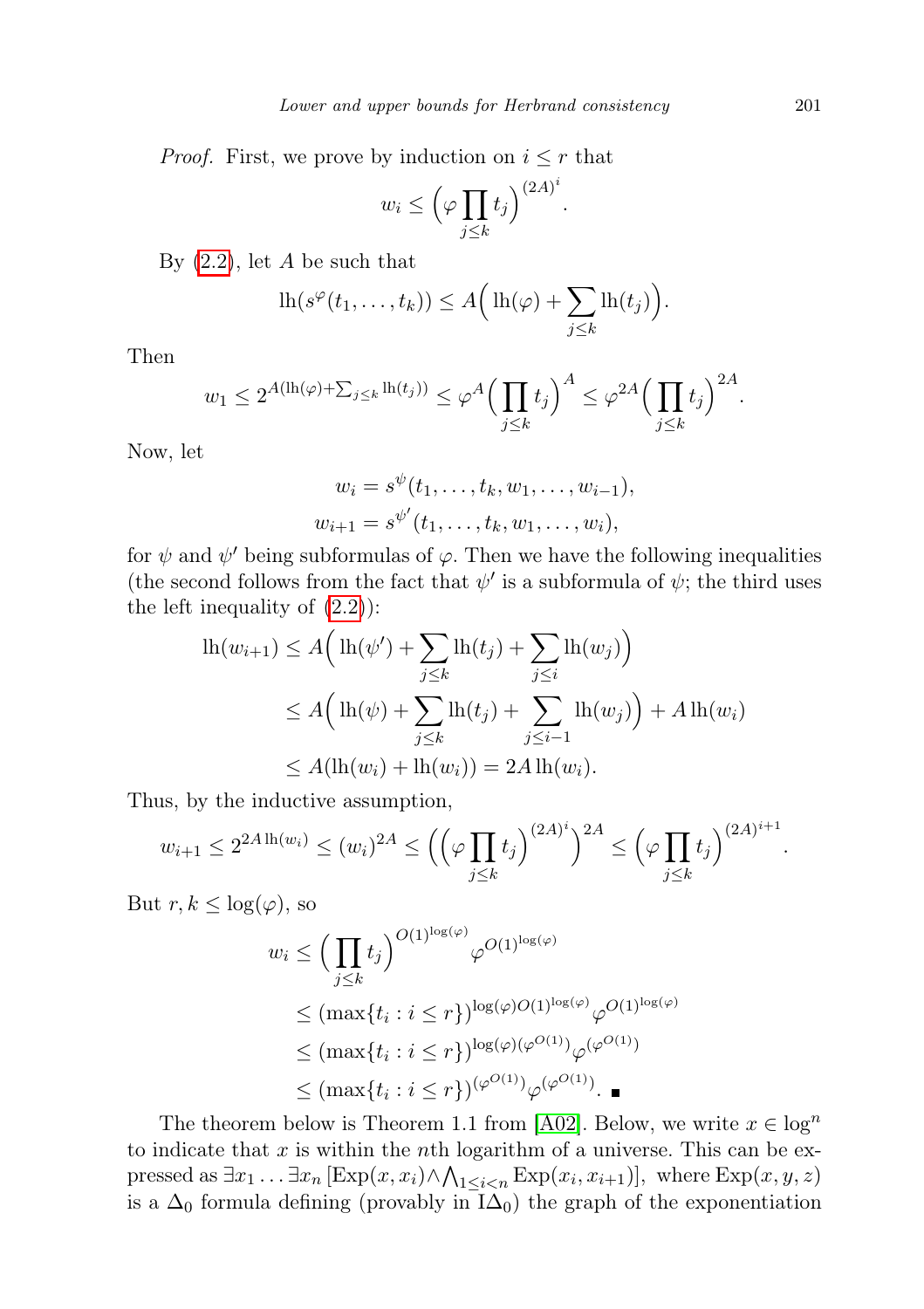function (see [\[HP93\]](#page-25-5)). For a sequence  $\bar{x} = x_1, \ldots, x_k, \bar{x} \in \log^n$  should be read as  $\bigwedge_{1\leq i\leq k}x_i\in \log^n$ . Consequently,  $\exists \bar{x}\in \log^n\varphi(\bar{x})$  is shorthand for  $\exists \bar{x} \, (\bar{x} \in \log^{\overline{n}} \wedge \varphi(\bar{x})).$ 

<span id="page-11-0"></span>THEOREM 2.17 (Adamowicz,  $|A02|$ ). For each  $m, n \in \mathbb{N}$  there is a bounded  $formula \theta(\bar{x}) \ such \ that$ 

$$
I\Delta_0 + \Omega_n + \exists \bar{x} \in \log^m \theta(\bar{x}) \text{ is consistent}
$$

and

$$
I\Delta_0 + \Omega_n + \exists \bar{x} \in \log^{m+1} \theta(\bar{x}) \text{ is inconsistent.}
$$

Let us recall that an evaluation p on  $\Lambda$  is a T-evaluation if for each  $\varphi \in T$ such that  $\varphi$  is g.e. for  $\Lambda$ ,  $p \models \varphi$ . Then, for an integer N, p is N-deciding if p decides all formulas  $\varphi$  with codes less than N, that is, for each  $\bar{t}$  such that  $(\varphi, t)$  is g.e. for  $\Lambda$ , either  $p \models \varphi[t]$  or  $p \models \neg \varphi[t]$ .

We define the following version of Herbrand consistency.

DEFINITION 2.18. Let N be a standard constant. HCons $(N, T, i)$  is a  $\Pi_1$ arithmetical formula which states that for each set of terms  $\Lambda$  of depth not greater than i, there exists an N-deciding T-evaluation on  $\Lambda$ .

Let us comment on the above definition. Usually, Herbrand consistency is formulated as follows. Let  $sk(\varphi)$  be the quantifier free formula obtained after skolemization of  $\varphi$  and removing its universal quantifiers. E.g.

$$
sk(\forall x \exists y \forall z \exists w P(x, y, z, w)) = P(x, s_1(x), z, s_2(x, z)),
$$

where  $s_1$  and  $s_2$  are the Skolem functions for  $\exists y \forall z \exists w P(x, y, z, w)$  and  $\exists w P(x, s_1(x), z, w)$ , respectively. Then, for a sequence of terms  $\overline{t}$  and a formula  $\varphi(\bar{x})$  with free variables  $\bar{x}$  let  $\varphi[\bar{t}]$  be the formula obtained by substitution of terms t for the variables  $\bar{x}$ . Then the Herbrand theorem can be stated as follows: a formula  $\varphi$  is provable in first order logic if and only if there exists a finite set of terms  $\Lambda$  such that  $\bigvee_{\bar{t}\in\Lambda} \neg \text{sk}(\neg \varphi)[\bar{t}]$  is provable in propositional logic.

Since we are concerned with consistency, we use an equivalent form: a formula  $\varphi$  is consistent if and only if for each finite set of terms  $\Lambda$ , the formula  $\bigwedge_{\bar{t}\in\Lambda} \text{sk}(\varphi)[\bar{t}]$  is consistent in propositional logic.

If a given theory  $T$  has equality as the only predicate, a boolean evaluation only needs to state which pairs of terms for a skolemized language are equal. Hence a theory  $T$  is consistent if and only if for each finite set of terms  $\Lambda$  in the skolemized language there is an evaluation p on pairs of terms from  $\Lambda$  such that p makes true all axioms of T which are g.e. for  $\Lambda$ .

In proving the above equivalence one needs to note that  $T$  is consistent if and only if its skolemization  $sk(T)$  is consistent. The left-to-right direction of the above equivalence may be easily proved by taking any model  $M$  for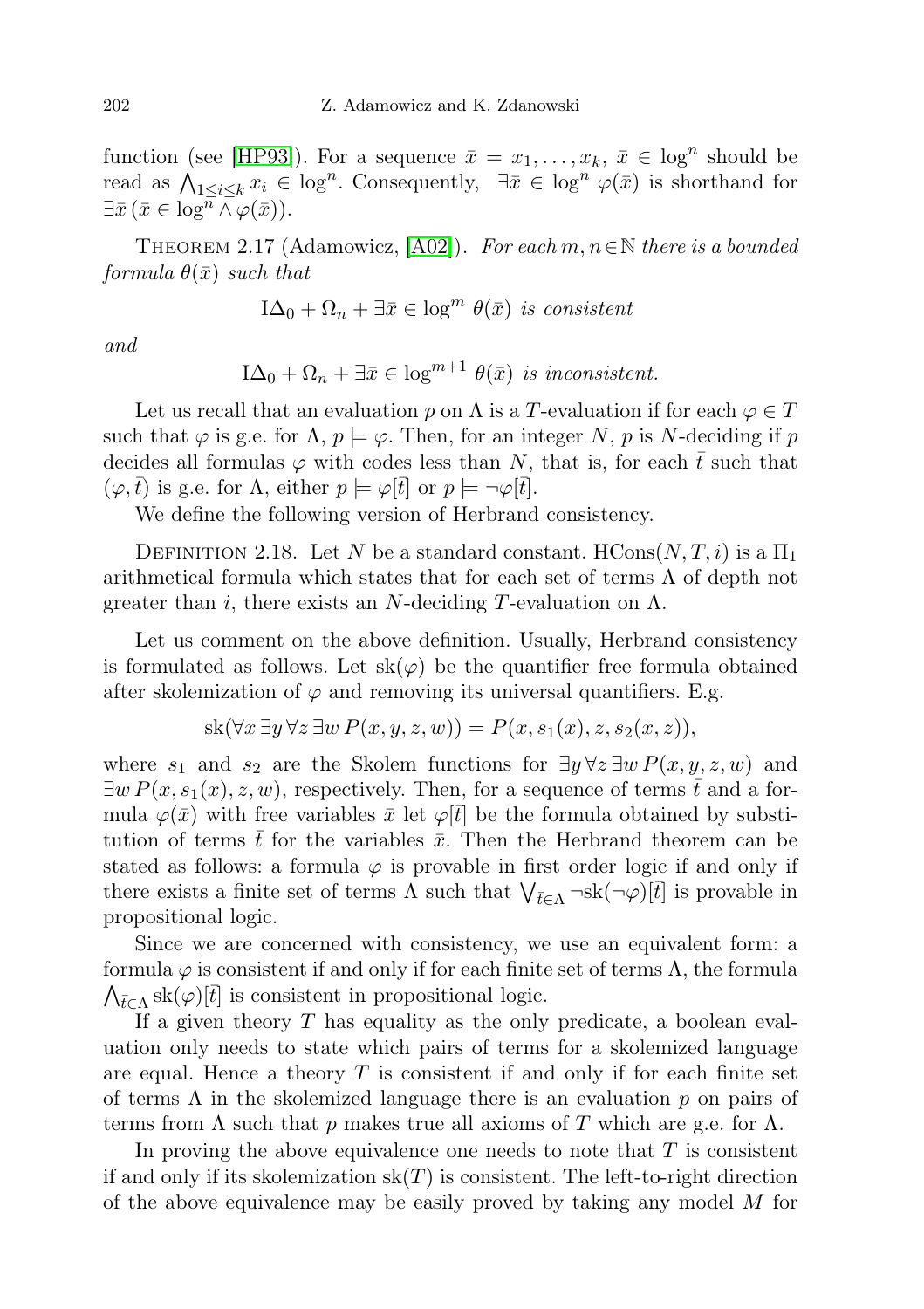$sk(T)$ . Indeed, we can interpret in M any term from  $sk(T)$  and define an evaluation from the satisfaction relation of M.

To prove the other direction one needs to observe that  $sk(T)$  is a purely universal theory. Now, let  $p$  be a boolean evaluation on the set of atomic formulas of  $sk(T)$  with all possible substitutions of terms of  $sk(T)$ . If p makes all axioms from  $sk(T)$  true then, by universality of  $sk(T)$ , p defines a model of  $sk(T)$  on a set of terms. In order to obtain such a p, it is enough, by compactness, to find good evaluations for each finite set of terms  $\Lambda$ .

Our definition of Herbrand consistency deviates from the above in two ways. Firstly, we add Skolem functions for all formulas of the form  $\exists y \psi$ , not only for subformulas of axioms of  $T$ . This alone does not change the difficulty of proving Herbrand consistency. Indeed, if a Skolem term does not occur in the axioms of  $sk(T)$  then we can interpret it freely e.g. as denoting zero. Thus, more terms do not introduce any difficulty in proving Herbrand consistency. However, this changes with the requirement that an evaluation should decide some finite set of formulas less than N.

If  $sk(T)$  has a model, we can interpret any term in this model and construct an evaluation from the satisfaction relation of this model. It is easy to see that such an evaluation will decide any formula. Thus, the consistency of  $sk(T)$  gives the existence of an N-deciding evaluation, for any N. However, in the bounded arithmetic world the requirement of being  $N$ -deciding may increase the difficulty of proving Herbrand consistency. It will follow that some formulas provable in  $T$  will have to be true also in the sense of the constructed evaluation. Therefore our evaluations will be somewhat better behaved. However, as we will see in Theorem [3.2](#page-13-0) this additional condition does not restrict the provability of some cases of Herbrand consistency while it allows us to have an interesting and still natural unprovability result.

We do not specify what is the size of the constant  $N$ . We do not need to fix it because for each i,  $I\Delta_0 + \Omega_i \vdash \text{HCons}(N, I\Delta_0 + \Omega_i, \log^{i+3})$  for an arbitrary constant  $N$  (Theorem [3.2\)](#page-13-0). On the other hand for our unprovability result one should take N so large that evaluations decide all relevant formulas which occur in the course of the proof of the unprovability of  $HCons(N, I\Delta_0+$  $\Omega_i, (1+\varepsilon) \log^{i+2}$ ). It will be a large constant but its precise value is irrelevant. It may seem that  $N$  should have some self-referential properties. However, as we will comment during the proof, it is enough that  $N$  is a large constant definable by a short formula. E.g. it may be of the form  $\exp^{n}(\underline{2})$ , which is definable by a formula  $\exists x_0 \ldots \exists x_n (x_0 = 2 \land \bigwedge_{1 \le i \le n} x_i = \exp(x_{i-1}))$  which has length linear in  $n$ .

We believe that our two theorems on provability and unprovability of our notion of Herbrand consistency (see Theorems [3.2](#page-13-0) and [4.12\)](#page-25-4) justify our choice. They show that we can come close to some border cases of provability of Herbrand consistency. Moreover, our discussion at the end of the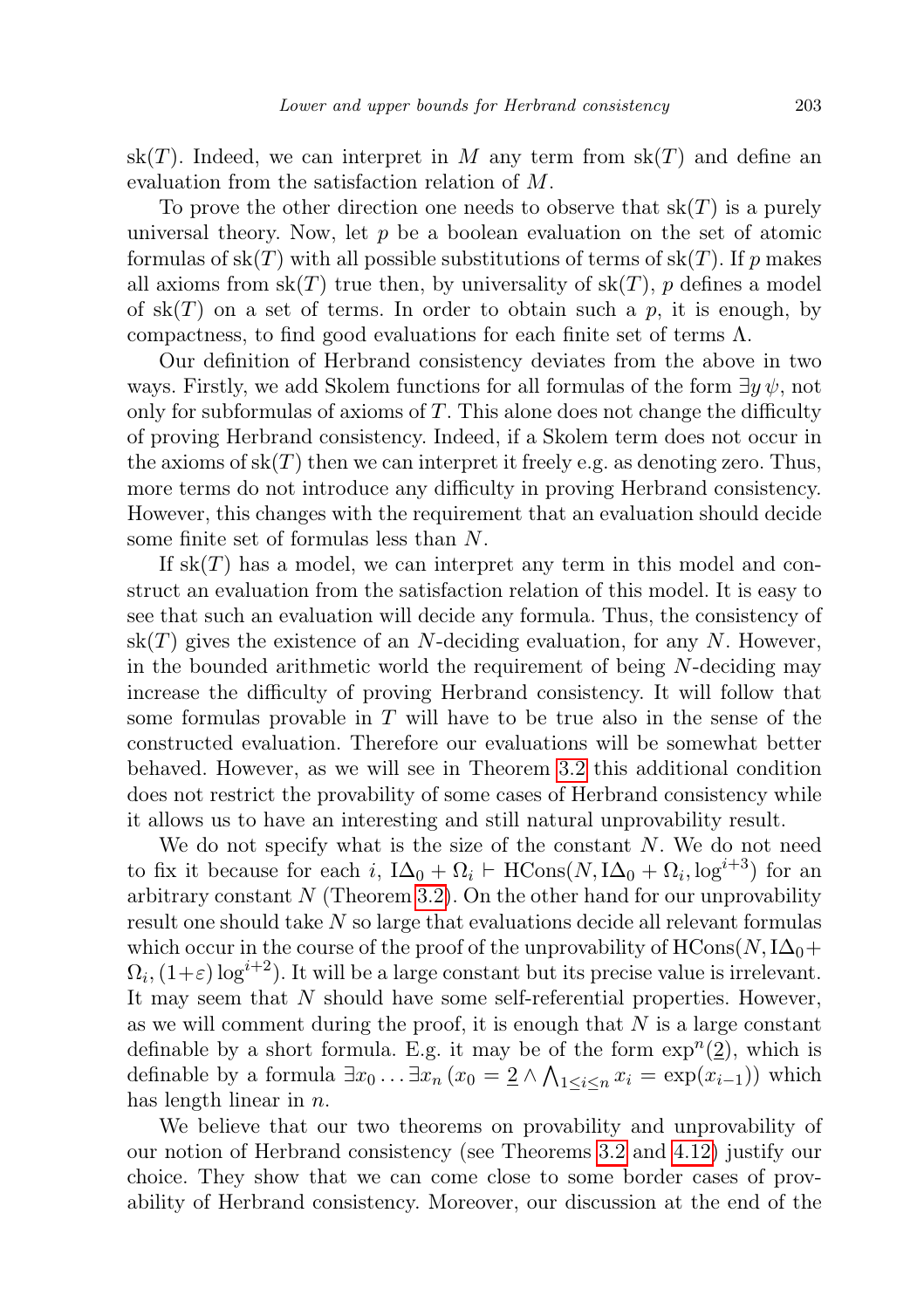Introduction shows that either way of closing the gap would be interesting. Nevertheless, one should be aware that in the bounded arithmetic context not only cut-free proof methods are not equivalent to proofs with cuts but even various cut-free methods may not be equivalent when we do not have the totality of exp. This was proven e.g. for tableaux and Herbrand proofs by Kołodziejczyk ([\[K06b\]](#page-25-7)).

Finally, let us note that a similar notion of evaluation was used in [\[AK04\]](#page-25-8). Evaluations defined there had to decide all  $\Sigma_n^b$  formulas not greater than a fixed parameter N and had to reflect the truth of a model for  $\Sigma_n^b$  formulas with numerals. Such a notion was related in [\[AK04\]](#page-25-8) to instances of  $\Sigma_{n+1}^b$ induction on some  $\log^k$ -part of a model.

<span id="page-13-1"></span>3. Provability of Herbrand consistency. In this section we exhibit a case for which Herbrand consistency is provable in bounded arithmetic. To show that for each  $M \models \mathrm{I}\Delta_0 + \Omega_i$ , for a given set terms  $\Lambda \in M$ , there exists in M an N-deciding  $I\Delta_0 + \Omega_i$ -evaluation p, we will construct in M a set of interpretations H for terms in  $\Lambda$ . Then an evaluation p will be defined according to  $H$ . Intuitively, elements of  $H$  are just the real values for terms in  $\Lambda$ . However, to construct H we should be able to compute values for all Skolem functions from terms in  $\Lambda$ . This means that we should have a suitable truth definition. Below, we state the existence of such a truth definition (see Theorem 5.4 in [\[HP93\]](#page-25-5)).

THEOREM 3.1. There exists a  $\Delta_0$  formula  $\text{Tr}_{\Delta_0}(\varphi, y, p)$  with a parameter p which is, provably in  $I\Delta_0$ , a truth definition for  $\Delta_0$  formulas, whenever a sufficiently large parameter is substituted for p. Namely, for  $\varphi(x_1, \ldots, x_n)$ and  $y = \langle b_1, \ldots, b_n \rangle$  one should take  $p \geq \exp(y)^{\varphi^c}$  for some standard constant c.

We will use the above truth definition in the proof of the next theorem. All  $\Delta_0$  formulas  $\varphi$  to which we will apply Tr<sub> $\Delta_0$ </sub> will be smaller than log<sup>2</sup>(y). Thus, it will be enough for us to take  $\omega_1(\exp(y))$  as parameter.

<span id="page-13-0"></span>THEOREM 3.2. For each  $N \in \omega$ ,  $I\Delta_0 + \Omega_i$  proves its Herbrand consistency restricted to the terms of depth not greater than  $\log^{i+3}$  for N-deciding evaluations, that is,

$$
I\Delta_0 + \Omega_i \vdash \text{HCons}(N, I\Delta_0 + \Omega_i, \log^{i+3}).
$$

*Proof.* We prove the theorem for the case of  $i = 1$ . The proof for  $i > 1$ is essentially the same.

Let  $T = I\Delta_0 + \Omega_1$ . Let  $M \models T$  and let  $\Lambda = \{t_1, \ldots, t_k\}$  be a set of terms of depth not greater than some  $d \in \log^4(M)$ . For simplicity we assume that if  $t_m$  is a subterm of  $t_j$  then  $m \leq j$ . We prove by induction on  $m \leq k$  that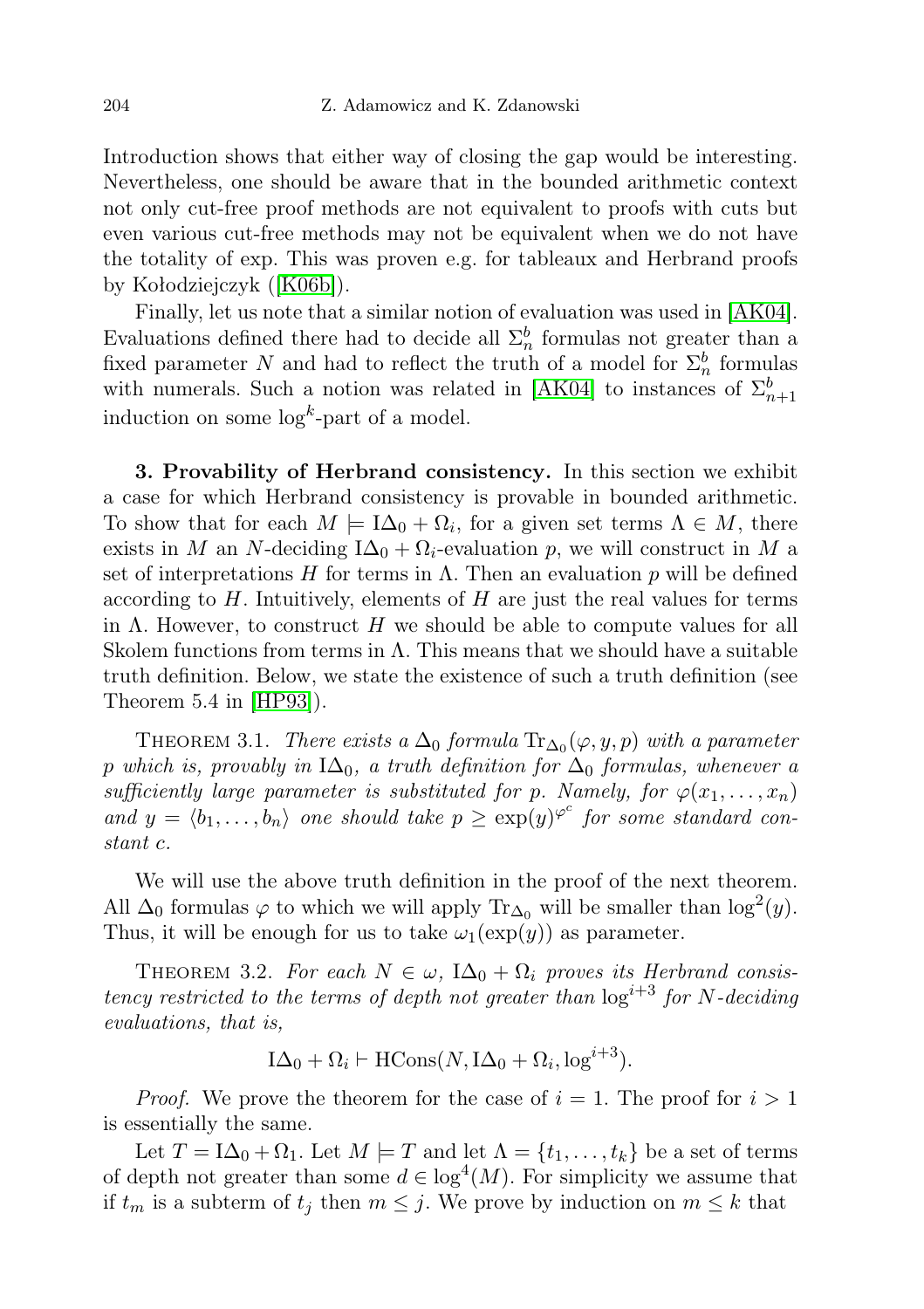$$
\exists H_m = \{h_{t_1}, \dots, h_{t_m}\} \forall j \le m \left[\forall a \le \Lambda \left(t_j = \underline{a} \Rightarrow h_{t_j} = a\right) \land \forall r \forall \varphi \le \Lambda \forall (n_1, \dots, n_r) \le \Lambda \left(t_j = s^{\exists y \varphi}(t_{n_1}, \dots, t_{n_r}) \Rightarrow h_{t_j} = \text{the least witness of } \exists y \varphi(h_{t_{n_1}}, \dots, h_{t_{n_r}}) \text{ or } 0 \text{ otherwise}\}\right].
$$

Since the theory T is  $\Pi_1$ , it is easy to see that the greatest element of  $H_i$ may be only for a term  $\omega_1^d(\underline{0})$  and is less than  $\exp^3(d) \in \log(M)$  because  $d \in$  $\log^4(M)$ . (We assume here that symbols for  $\omega_1(x)$  as well as for multiplication and addition are of the form  $s^{\exists y \varphi}(\bar{x})$ . Thus, to compute the witness for  $\exists y \leq t \varphi(h_{t_{n_1}}, \ldots, h_{t_{n_r}})$  we may use a universal formula  $\text{Tr}_{\Delta_0}(x, y, a)$  for  $a = \omega_1(\exp^4(d)) \in M$ .

It is worth mentioning that this is the only place where we use the relation between the rate of growth of the  $\omega_1$  function and the 4th logarithm (or, more generally, between the rate of growth of  $\omega_i$  and the  $(i+3)$ th logarithm).

It is also easy to see that  $H_m$  is small enough to be in M. The number of terms of depth below d is not greater than  $d^{\log(d)^d}$ . Indeed, the number of nodes in the tree for a term of depth not greater than d is at most  $\log(d)^d$  $(\log(d)$  is the branching of the tree and d is the depth of the tree). Since we have only d labels for these nodes, the number of terms is at most  $d^{\log(d)^d}$ . Thus,

$$
{\rm card}(H_i)\!\leq\!\log^4(M)^{(\log^5(M)^{\log^4(M)})}\!\leq\!2^{2^{\log^6(M)(\log^4(M)+1)}}\!\leq\!2^{2^{\log^3(M)}}\!\leq\!\log(M).
$$

It follows that the size of  $H_m$ , the set of  $log(M)$  elements of sizes in  $log(M)$ , is not greater than

$$
\log(M)^{\log(M)} \le 2^{(\log(M))^2},
$$

which is an element of  $M$ . Thus we can take an element of  $M$  to bound the quantifier  $\exists H_m$  in the induction formula.

Now, we define an evaluation p on  $\Lambda = \{t_1, \ldots, t_k\}$  according to  $H_k =$  $\{h_{t_1}, \ldots, h_{t_k}\}$ :

$$
p(t, t') = 1 \Leftrightarrow h_t = h_{t'}.
$$

It suffices to show that  $p$  is an  $N$ -deciding  $T$ -evaluation. By induction on the complexity of formulas we show that  $p$  decides all standard formulas. Indeed, we show something stronger: for each formula  $\varphi$  and for all terms  $s_1, \ldots, s_r \in \Lambda$ ,

$$
M\models\varphi[h_{s_1},\ldots,h_{s_r}]\ \Leftrightarrow\ p\models\varphi[s_1,\ldots,s_r].
$$

For atomic formulas the statement is obvious, as it also is for all quantifier free formulas. Now, let us take a formula  $\varphi = \exists y \psi(y, \bar{x})$  and  $\bar{s} \in \Lambda$ ,  $\bar{s} = s_1, \ldots, s_r$ , such that  $(\varphi, \bar{s})$  is g.e. for  $\Lambda$ . If  $M \models \exists y \psi[h_{s_1}, \ldots, h_{s_r}],$  then for  $s = s^{\exists y \psi}(s_1, \ldots, s_r)$ ,  $M \models \psi[h_s, h_{s_1}, \ldots, h_{s_r}]$  and, by the inductive assumption,  $p \models \psi[s, s_1, \ldots, s_r]$ . So,  $p \models \exists y \psi[s_1, \ldots, s_r]$ .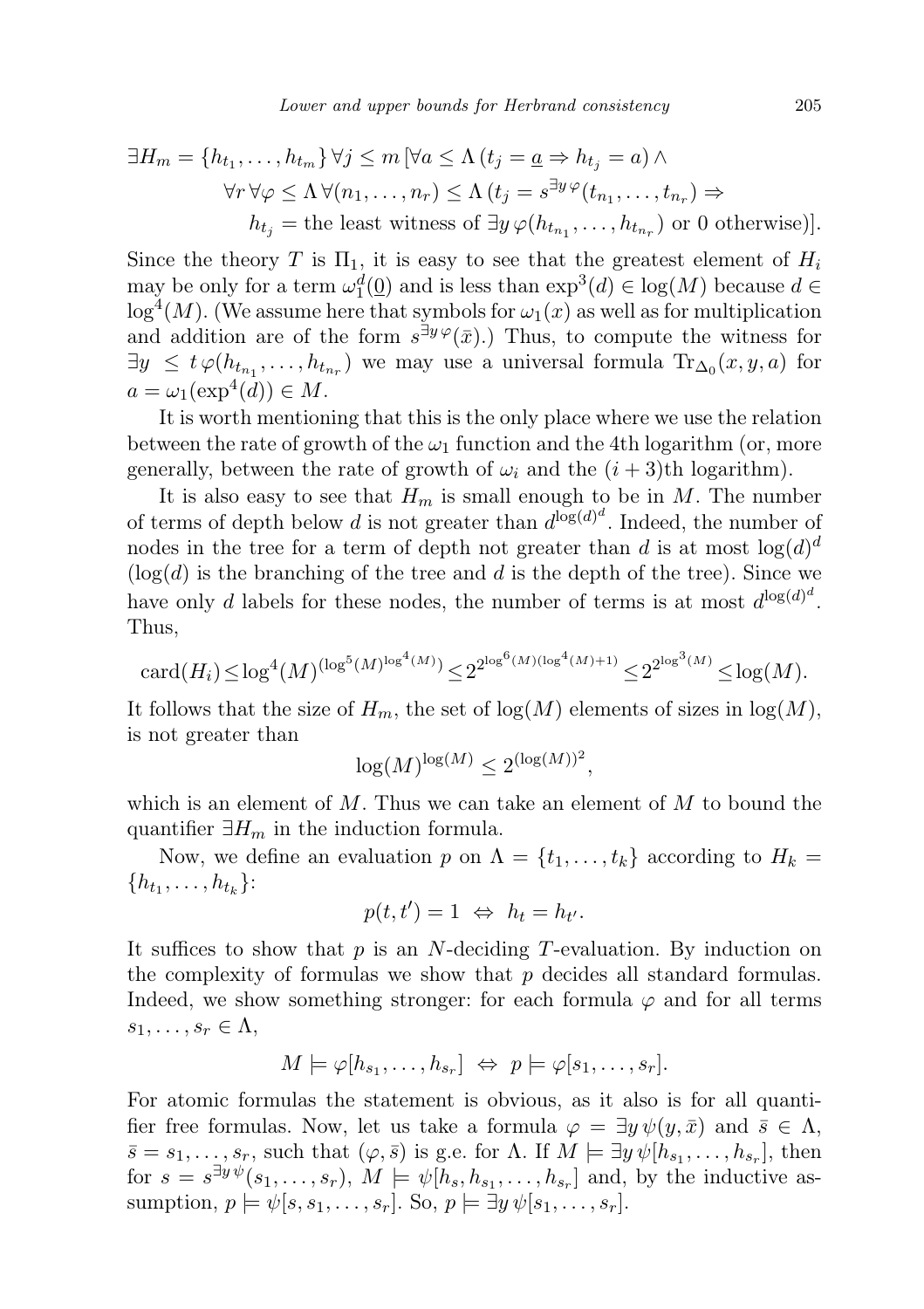On the other hand, if  $M \models \neg \exists y \psi[h_{s_1}, \ldots, h_{s_r}],$  then for all  $h \in H$ ,  $M \models \neg \psi[h, h_{s_1}, \dots, h_{s_r}].$  It easily follows by the inductive assumption that  $p \models \neg \exists y \psi[s_1, \ldots, s_r].$ 

Let us observe that the above argument also works for all nonstandard  $\Delta_0$  formulas if we change our statement to: for all terms  $s_1, \ldots, s_r \in \Lambda$ ,

$$
M \models \mathrm{Tr}_{\Delta_0}(\varphi, \langle h_{s_1}, \ldots, h_{s_r} \rangle, \omega_1(\exp^4(d))) \ \Leftrightarrow \ p \models \varphi[s_1, \ldots, s_r].
$$

As we stated above,  $\text{Tr}_{\Delta_0}(\varphi, \langle h_{s_1}, \ldots, h_{s_r} \rangle, \omega_1(\exp^4(d)))$  has in M all the properties of a  $\Delta_0$  truth definition.

Now we show that p satisfies bounded induction axioms. Let  $\varphi(x)$  be a  $\Delta_0$  formula. We want to show that

$$
p \models \forall z (\neg \varphi(\underline{0}) \lor \exists x \leq z (\varphi(x) \land \neg \varphi(x+1)) \lor \varphi(z)).
$$

Let us assume that

$$
M \models \text{Tr}_{\Delta_0}(\varphi, 0, \exp^4(d))
$$

and

$$
M \models \forall x \le h_{s_i} (\text{Tr}_{\Delta_0}(\varphi, x, \exp^4(d)) \Rightarrow \text{Tr}_{\Delta_0}(\varphi, x + 1, \exp^4(d))),
$$

where  $h_{s_i}$  is an arbitrary, fixed element of H. If not, then by the remark above, we could easily show that either  $p \models \neg \varphi(\underline{0})$  or  $p \models \exists x \leq s_i (\varphi(x) \land \varphi(x))$  $\neg \varphi(x+1)$ . Now, by  $\Delta_0$  induction in M for  $\text{Tr}_{\Delta_0}(\varphi, x, \exp^4(d))$  we infer that  $M \models Tr_{\Delta_0}(\varphi, h_{s_i}, \exp^4(d)).$  Thus,  $p \models \varphi[s_i]$ . Since  $s_i$  is arbitrary we have shown that the induction axiom holds under  $p$ .

<span id="page-15-0"></span>4. Unprovability of Herbrand consistency. In this section we prove that for  $T_i = I\Delta_0 + \Omega_i$ , there exists an integer N such that  $T_i$  does not prove its Herbrand consistency restricted to terms of depth in  $(1+\varepsilon) \log^{i+2}$ , for any  $\varepsilon > 0$ . However, for simplicity, we present the proof only for the subtlest case of  $I\Delta_0 + \Omega_1$ . Indeed, only in this case should we take care that all the objects we construct are inside the model and that the main inductive argument can be carried out in a bounded induction arithmetic. We encourage the reader to review the proof after reading it to check how it behaves for  $i > 1$ . Indeed, all estimations then become easier. One should only replace  $\log^3$  with  $\log^{i+2}$ ,  $\log^4$  with  $\log^{i+3}$  and ensure that all elements needed in the proof are in the model.

Therefore, from now on  $T = I\Delta_0 + \Omega_1$ . For the sake of contradiction, till the end of this section we assume that for all integers N there exists  $\varepsilon > 0$ such that

$$
T \vdash \text{HCons}(T, (1+\varepsilon)\log^3, N).
$$

In fact we will use this assumption for a fixed large value of N and one fixed  $\varepsilon > 0$  chosen for this N.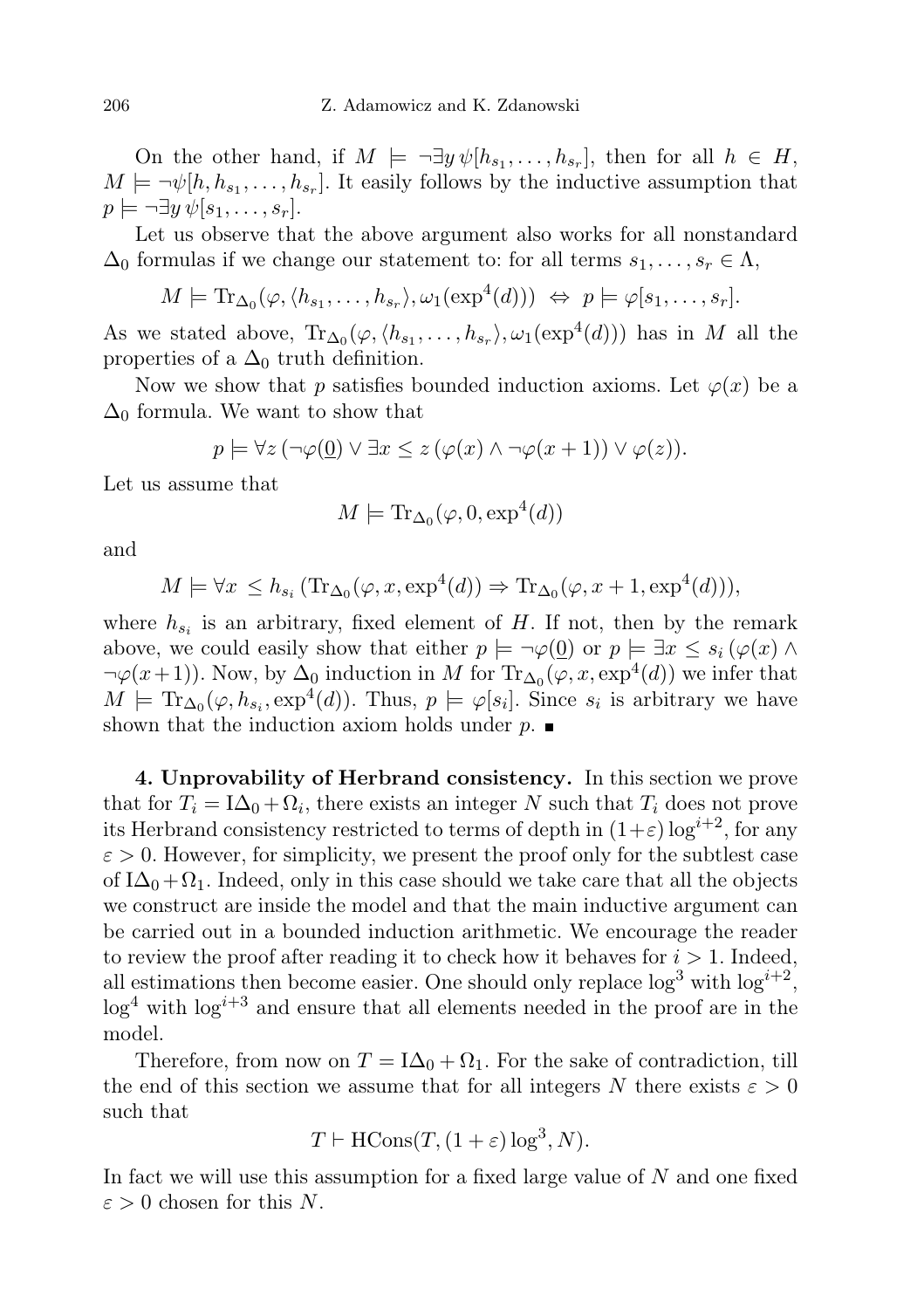Let us also fix a model  $M \models T$  and an element  $a \in \log^3(M)$ . We will consider only evaluations for the set of Skolem terms for formulas  $\varphi \leq \log^*(a)$ . Since our result is about unprovability of HCons, such a restriction only makes our result stronger.

The main idea of the proof is the following. Under the assumption that  $T \vdash \text{HCons}(N, T, (1 + \varepsilon) \log^3)$ , we show that for any model  $M \models T$  and any  $a \in \log^3(M)$  we can construct a model M' such that

$$
M \upharpoonright \{0, \ldots, a\} \cong M' \upharpoonright \{0, \ldots, a\} \quad \text{and} \quad M' \models a \in \log^4.
$$

Together with Theorem [2.17](#page-11-0) this will allow us to obtain a contradiction when we suitably choose an element  $a \in M$  which cannot be (provably in T) in  $\log^4$  due to its  $\Delta_0$  properties.

In order to construct  $M'$  we work in M. We construct a sequence of sets of terms and evaluations on them,  $\{(\Lambda_i, p_i)\}_{i \leq a/C^2}$ , for some standard constant C. The key property of the sequence will be that under  $p_i$  the element  $\exp^4((1+\varepsilon/2)^i a)$  exists. Then, the desired model  $M'$  will be, roughly speaking, the model defined by  $\Lambda_{a/C^2}$  and  $p_{a/C^2}$ .

We should say a word on how we choose the constant  $C$ . Again the reader should think about  $C$  as a fixed large integer. Our construction is uniform in  $C$  so that a particular choice of  $C$  is not important. We only require that  $C$  is so large that

•  $C > 4E \log(C)$ .

$$
\bullet \ \ C \geq (\models) \log(2A) + \log(A) + 1,
$$

where  $E$  is the constant from the Estimation Lemma,  $A$  is the constant from  $(2.2)$ , and  $\models$  is understood as a Gödel number for the formula  $x \models y[z]$ .

We start with a definition which will be used in the main inductive argument. Since the definition is quite involved we comment on it below.

<span id="page-16-0"></span>DEFINITION 4.1. Let  $M \models \mathrm{I}\Delta_0$ , let  $a \in \log^3(M)$ , and let  $\varepsilon > 0$  be a small standard constant. The elements a and  $\varepsilon$  are parameters of the definition which are fixed during the whole proof.

Let  $\Lambda$  be a set of terms, let p be an evaluation on  $\Lambda$  and let  $k, b \in M$ . The sequence  $(\Lambda, p, k, b)$  is *suitable* when

- $(i)$   $k, b > \mathbb{N}$ ,
- (ii)  $\Lambda$  is the set of terms of the form

 $\Lambda = \{t : \text{Term}(t) \land \text{dp}(t) \leq b \land t \leq 2^{2^k}\},\$ 

- (iii) p is a T-evaluation on  $\Lambda$  and p is N-deciding,
- (iv)  $k + (\varepsilon/4)a < b$  and  $b(\varepsilon/4)a < 2^k$ .

During the induction we will consider only suitable sequences  $(\Lambda_i, p_i, k_i, b_i)$ where  $k_i = a - iC$  and  $b_i = (1 + \varepsilon/2)^{i+1}a$ , for  $i \leq a/C^2$ . In item (iv) of the definition it would suffice that  $k_i + N < b_i$  and  $b_i N < 2^{k_i}$ . However this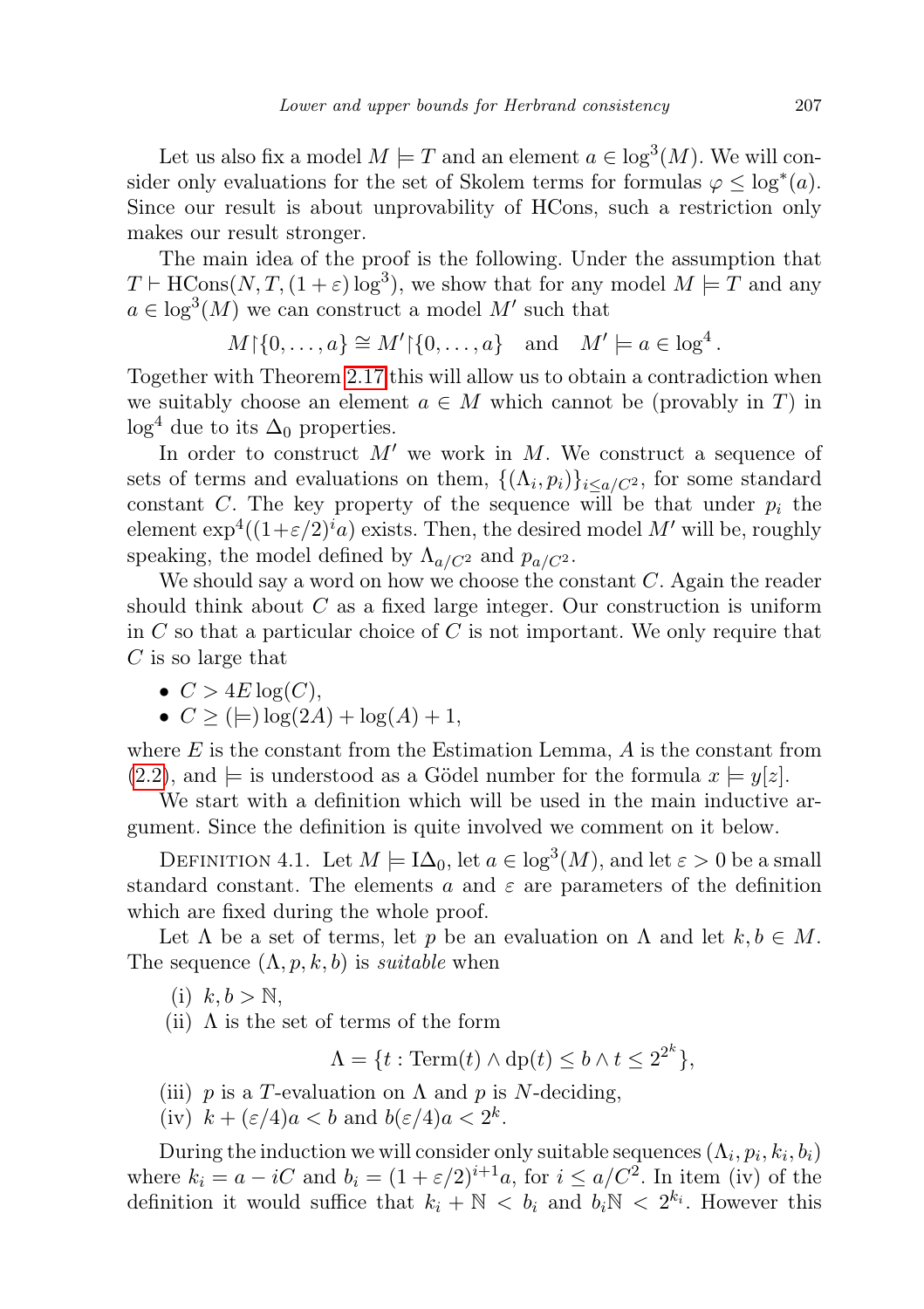condition is not expressible by an arithmetical formula unless we can define the standard part of the model.

For a suitable sequence  $(\Lambda_i, p_i, k_i, b_i)$  we will have  $\{\underline{0}, \ldots, \underline{2}^{2^{(k_i)}-1}\} \subseteq \Lambda_i$ . Since  $k_i$ 's are decreasing,  $p_i$ 's will reflect  $\Delta_0$  truth on smaller parts of a model. However, the element a will always be in this part. On the other hand the depths of terms in  $\Lambda_i$ 's will grow with  $b_i$ 's. It follows that we will have bigger terms of the form  $\omega^{b_i}(\underline{8})$  in  $\Lambda_i$ . This will allow us to show that we have more exponentiation under  $p_i$  as i grows. The above will determine the needed properties of a model defined from  $(\Lambda_n, p_n, k_n, b_n)$ , for  $n = i/C^2$ .

Now, we will establish some properties of a suitable  $(\Lambda, p, k, b)$ .

FACT 4.2. Let 
$$
(\Lambda, p, k, b)
$$
 be suitable. Then  $\{\underline{0}, \ldots, \underline{2}^{2^k-1}\} \subseteq \Lambda$ .  
Proof. For  $i \leq 2^{2^k-1}$ , we have  $i \leq 2i \leq 2^{2^k}$  and  $dp(i) \leq k < b$ .

In the next lemma we show which formulas with numerals as parameters are g.e. for a suitable sequence  $(\Lambda, p, k, b)$ .

<span id="page-17-0"></span>LEMMA 4.3. Let  $(\Lambda, p, k, b)$  be suitable and let  $\varphi(x_1, \ldots, x_r)$  be a formula less than C. Then, for  $m_1, \ldots, m_k \leq 2^{2^{k-C}}$ ,  $(\varphi, \underline{m_1}, \ldots, \underline{m_r})$  is g.e. for  $\Lambda$ .

Proof. The lemma follows from the Estimation Lemma and the fact that, by our choice of C,  $C > 4E \log(C)$ , where E is the constant from the Estimation Lemma. Indeed, by the Estimation Lemma, the size of the greatest term needed to evaluate  $\varphi(m_1, \ldots, m_r)$  is not greater than  $(\max\{m_i :$  $i \leq r$ } $(C^{E})C^{E}$ . It follows that these terms are not greater than

$$
(22^{2^{k-C}})^{(C^E)}C^{(C^E)} \le 2^{(2^{k-C}+1)(C^E) + \log(C)C^E}
$$
  

$$
\le 2^{(2^{k-C+1+E\log(C)} + E\log(C) + \log\log(C))}
$$
  

$$
\le 2^{2^{k-C+4E\log(C)}} \le 2^{2^k}.
$$

Moreover, the depths of terms are not greater than  $k + \mathbb{N}$ , which is less than  $b.$ 

In the most important case, the  $\varphi$  from Lemma [4.3](#page-17-0) will be just  $x \models y[z]$ .

In the lemma below we show how much exponentiation is available under an evaluation p which occurs in a suitable sequence  $(\Lambda, p, k, b)$ . We show that  $p \models "exp^3(b-C)$  exists". Ideally, we would like to have  $exp^3(b)$ . Unfortunately, to show that  $\exp^3(i)$  exists we need a term  $\omega_1^i(\underline{8})$  and we need some formulas with this term (used in the course of proof of Lemma [4.4\)](#page-17-1) to be g.e. for  $\Lambda$ . This is why we restrict Lemma [4.4](#page-17-1) to  $\exp^3(b-C)$ .

<span id="page-17-1"></span>LEMMA 4.4. Let  $(\Lambda, p, k, b)$  be suitable. Then

$$
p \models \exists x \, (x = \exp^3(b - C)).
$$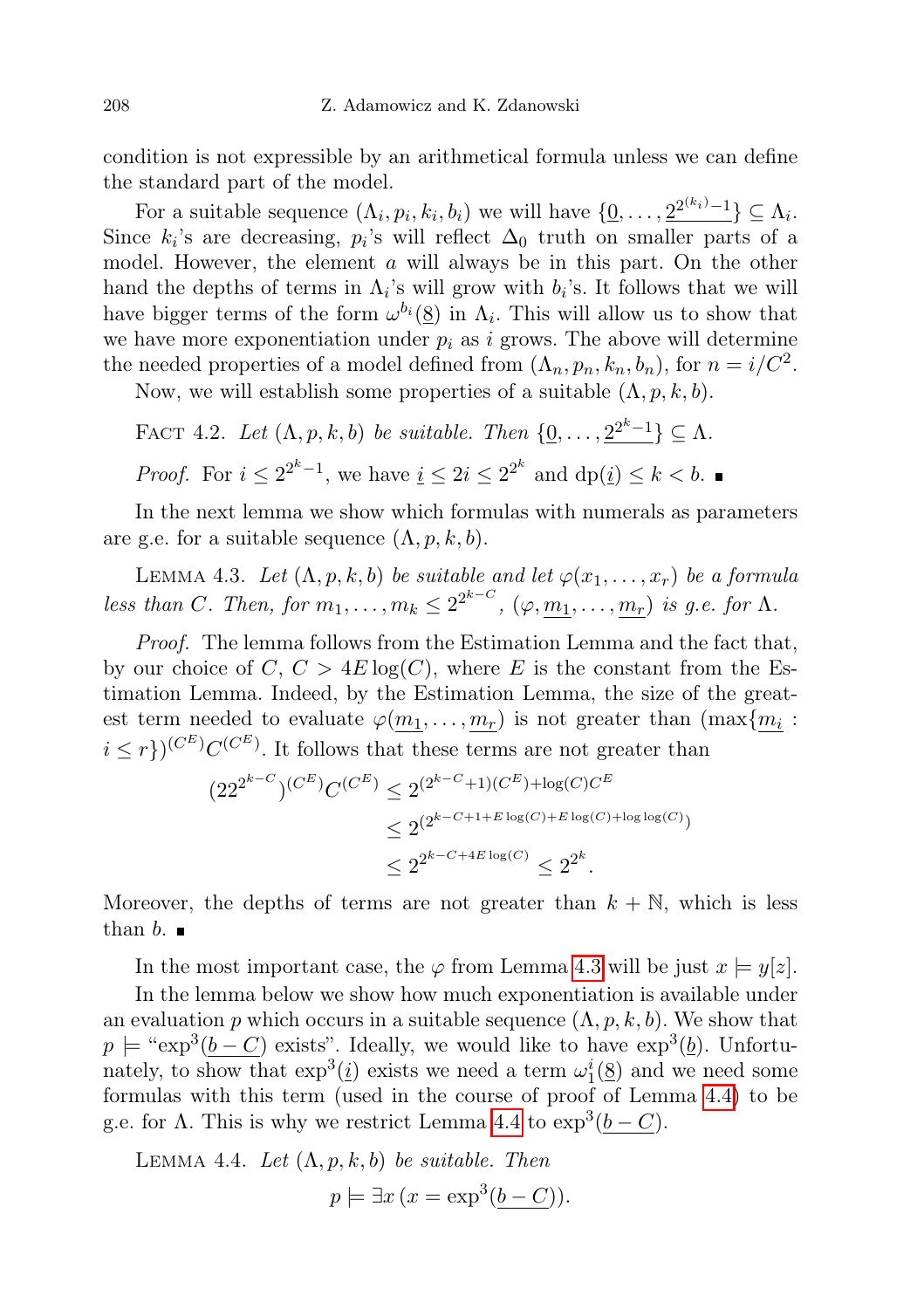*Proof.* Let  $(\Lambda, p, k, b)$  be a suitable sequence. In order to show that  $p \models$  $\exists x (x = \exp^3(b - C))$  we prove that for each  $i \leq b - C$ ,

<span id="page-18-0"></span>
$$
p \models x = \exp^3(y)[\omega_1^i(\underline{8})/x, \underline{i}/y],
$$

which clearly suffices by Lemma [2.12.](#page-8-1)

By Lemma [2.13](#page-8-2) and since  $N$  is chosen large enough,

(4.1) 
$$
p \models \forall y \forall x (x = \omega_1^y(\underline{8}) \Rightarrow x = \exp^3(y)).
$$

Of course, in the formula  $x = \omega_1^y$  $j_1^y(\underline{8})$ , y is a free variable so " $x = \omega_1^y$  $J_{1}^{y}(\underline{8})^{y}$ should not be read as an equality between two terms but as a formula with free variables  $x$  and  $y$ .

By [\(4.1\)](#page-18-0), to show that for all  $i \leq b - C$ ,

$$
p \models x = \exp^3(y)[\omega_1^i(\underline{8})/x, \underline{i}/y],
$$

it suffices to show that for each  $i \leq b - C$ ,

$$
p \models x = \omega_1^y(\underline{8})[\omega_1^i(\underline{8})/x, \underline{i}/y].
$$

For  $i = 0$  there is nothing to prove. Indeed,  $\underline{8} = \omega_1^0(\underline{8})$  is a true  $\Delta_0$ formula thus it has to be decided positively by  $p$ .

Now, let us assume that for some  $i < b - C$ ,  $p \models x = \omega_1^y$  $b_1^y(\underline{8})[\omega_1^i(\underline{8}), i].$ Then, since

$$
T \vdash \forall x \,\forall y \,[x = \omega_1^y(\underline{8}) \Rightarrow \omega_1(x) = \omega_1^{y+1}(\underline{8})],
$$

we have, again by Lemma [2.13,](#page-8-2)

$$
p \models \omega_1(x) = \omega_1^{y+1}(\underline{8})[\omega_1^i(\underline{8})/x, \underline{i}/y].
$$

Since  $p \models z = y + 1[i + 1/z, i/y]$ , the last display is nothing other than

$$
p \models x = \omega_1^y(\underline{8})[\omega_1^{i+1}(\underline{8})/x, \underline{i+1}/y].
$$

Thus, we have proved the induction step and this ends the proof of the lemma. ■

In the next lemma we show how to construct from a suitable sequence  $(\Lambda, p, k, b)$  a new suitable sequence. The new sequence is of the form  $(\Lambda, \tilde{p}, b)$  $k - C$ ,  $(1 + \varepsilon/2)b$ . The lemma below is, essentially, the inductive step in our construction. The key property of the new sequence is that we will have more exp available under  $\tilde{p}$ .

<span id="page-18-1"></span>LEMMA 4.5. Let  $\varepsilon' = \varepsilon/2$ ,  $M \models \mathrm{I}\Delta_0$ ,  $a \in \mathrm{log}^3(M)$  and let  $i < a/C^2$ . Let  $(\Lambda, p, k, b)$  be suitable, where  $k = a - iC$  and  $b = (1 + \varepsilon')^{i+1}a$ . Then there are  $\tilde{\Lambda}, \tilde{p}$  such that  $(\tilde{\Lambda}, \tilde{p}, \tilde{k}, \tilde{b})$  is suitable, where  $\tilde{k} = k - C$  and  $\tilde{b} = (1 + \varepsilon')b$ .

*Proof.* It is straightforward that  $\tilde{k}$  and  $\tilde{b}$  satisfy item (iv) of Definition [4.1.](#page-16-0) Indeed, it is enough to verify that

$$
a + (\varepsilon/4)a < (1 + \varepsilon/2)a
$$
 and  $(1 + \varepsilon/2)^{a/C^2}a < 2^{\frac{C-1}{C}a}$ .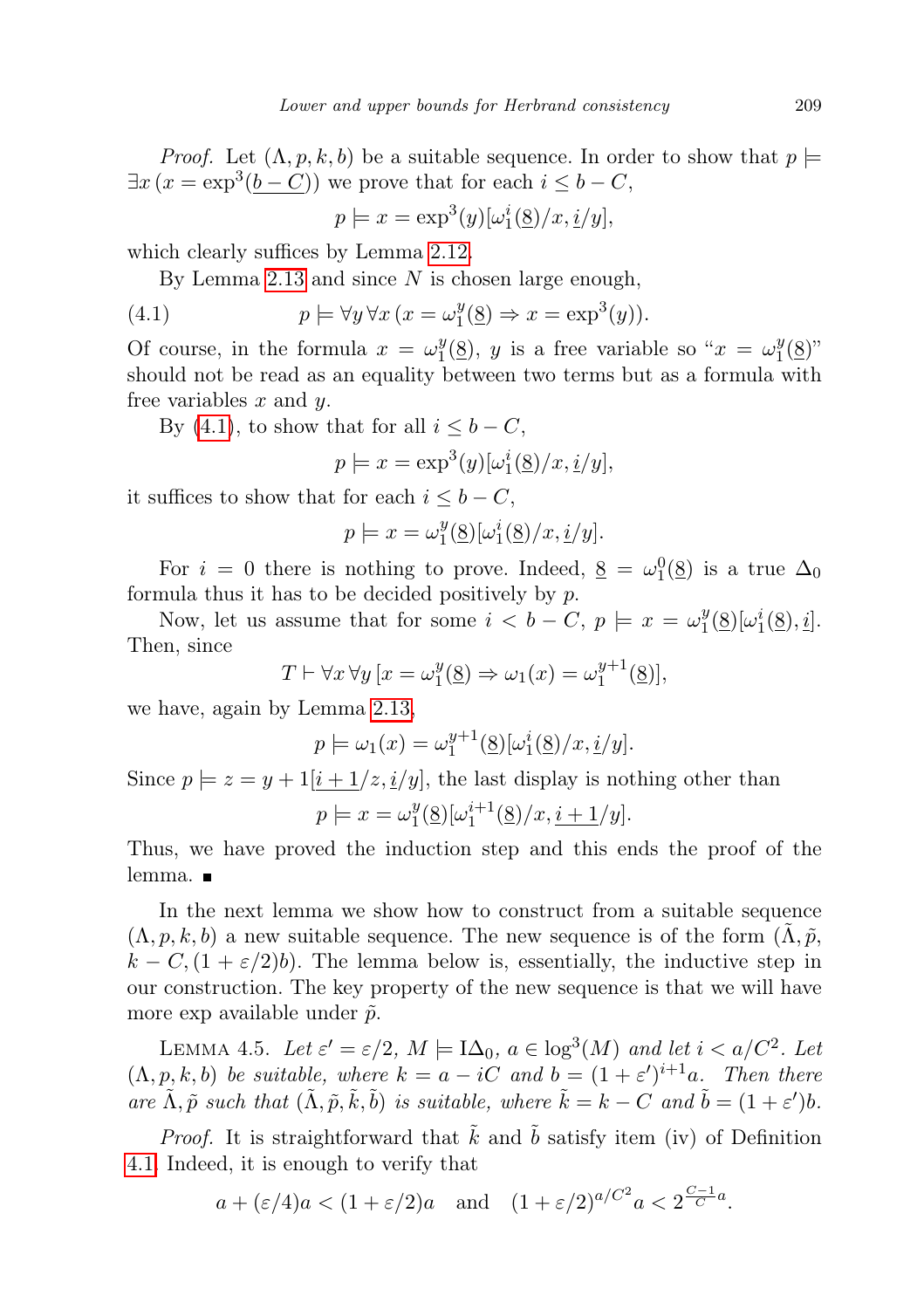We define  $\Lambda$  in the only possible way as

<span id="page-19-0"></span>
$$
\tilde{\Lambda} = \{ t : \text{Term}(t) \wedge \text{dp}(t) \le \tilde{b} \wedge t \le 2^{2^{\tilde{k}}} \}.
$$
  
CLAIM 4.6. For each  $t \le 2^{2^{k-C}}$ ,  $t \in \tilde{\Lambda}$  if and only if

 $p \models \text{Term}(\underline{t}), \quad p \models dp(\underline{t}) \le (1+\varepsilon')b \quad and \quad p \models \underline{t} \le \underline{2}^{2^{k-C}}.$ 

*Proof.* For  $t \leq 2^{2^{k-C}}$  all the formulas: Term $(x)$ ,  $dp(x) \leq y$  and  $x \leq 2^{2^k}$ with terms  $\underline{t}$  and  $(1+\varepsilon')b$  are g.e. for  $\Lambda$  (see Lemma [4.3\)](#page-17-0). Since p decides these formulas, the claim follows from the Absoluteness Lemma.  $\blacksquare$ 

Let  $\Lambda(t, x, y)$  be a formula expressing that the term t is such that  $t \leq 2^{2^x}$ and  $dp(t) \leq y$ . Claim [4.6](#page-19-0) established that

(4.2) 
$$
\forall t \ (t \in \tilde{\Lambda} \Leftrightarrow p \models \Lambda[\underline{t}, \underline{k-C}, \underline{(1+\varepsilon')b}]).
$$

Let  $\Lambda(x, y)$  be the set of terms defined by  $\Lambda(t, x, y)$ . We can refer to this set by a term  $s^{\exists z \forall t \leq x (t \in z \equiv \Lambda(t,x,y))}$ . Let

<span id="page-19-2"></span>
$$
\gamma(x, y) := \exists z \ (z \text{ is an } N\text{-deciding } T\text{-evaluation on } \Lambda(x, y)).
$$

Next, let

$$
\hat{p} = s^{\exists z \gamma(x,y)}(\underline{k-C}, \underline{(1+\varepsilon')b}).
$$

We have assumed that  $T \vdash \text{HCons}(N, T, (1 + \varepsilon) \log^3)$ . Thus, since

$$
(1+\varepsilon')b \le (1+\varepsilon)(b-C),
$$

and by Lemmas [4.4](#page-17-1) and [4.3,](#page-17-0) we have

 $p \models \exists z (z \text{ is an } N\text{-deciding } T\text{-evaluation on } \Lambda(x, y))[k - C/x, (1 + \varepsilon')b/y],$ and consequently

 $p \models (z \text{ is an } N\text{-deciding } T\text{-evaluation on } \Lambda(x,y))[\hat{p}/z, k - C/x, (1 + \varepsilon')b/y].$ Of course, by our choice of N, p decides this formula  $(1)$ .

Since p decides the formula  $x_1 \models x_2[x_3]$ , for each  $t_1, t_2 \in \tilde{\Lambda}$  we have

$$
p \models ``\hat{p} \models \underline{t_1} = \underline{t_2}"
$$
 or  $p \models ``\neg \hat{p} \models (\underline{t_1} = \underline{t_2})"$ ,

and not both. Thus, we define  $\tilde{p}$  on  $\tilde{\Lambda}$  as follows: for each  $t_1, t_2 \in \tilde{\Lambda}$ ,

$$
\tilde{p} \models t_1 = t_2 \Leftrightarrow p \models ``\hat{p} \models \underline{t_1} = \underline{t_2}''.
$$

Such a  $\tilde{p}$  exists in M by  $\Delta_0$  induction.

We claim that  $(\tilde{\Lambda}, \tilde{p}, \tilde{k}, \tilde{b})$  is suitable. It suffices to show that  $\tilde{p}$  is an N-deciding T-evaluation on  $\Lambda$ . The other conditions from Definition [4.1](#page-16-0) are easily seen to be satisfied.

<span id="page-19-1"></span> $(1)$  One may object that we want N to be greater than a formula which uses N as a fixed parameter. However, this is easily possible if  $N$  has a short encoding. If  $N$  is of the form  $\exp^n(2)$  for some n, then a formula  $\varphi(N)$  can be written in a short but equivalent form  $\exists z (z = \exp^n(2) \wedge \varphi(z)).$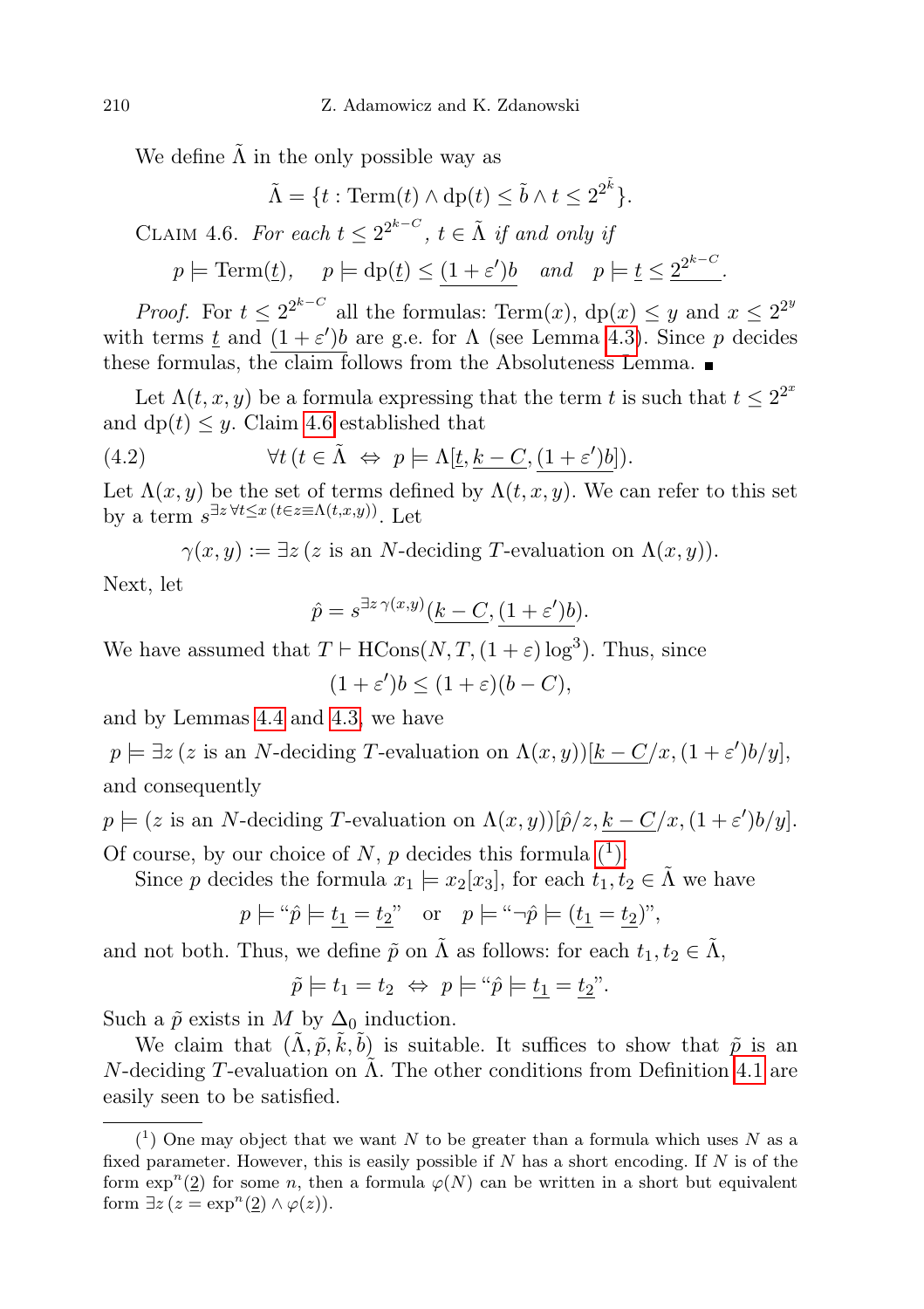Now, we establish the relationship between  $\tilde{p} \models \varphi$  and  $p \models \tilde{p} \models \varphi$ ". We need to show that it makes sense to ask whether  $p \models \tilde{p} \models \varphi$ " when we ask whether  $\tilde{p} \models \varphi$ .

<span id="page-20-1"></span>CLAIM 4.7. Let  $\varphi \leq \log^*(a)$  and  $t_1, \ldots, t_m \in \tilde{\Lambda}$ . If  $(\varphi, t_1, \ldots, t_m)$  is g.e. for  $\tilde{\Lambda}$  then  $(|=, \hat{p}, \varphi, \langle t_1, \ldots, t_m \rangle)$  is g.e. for  $\Lambda$ .

*Proof.* Let us assume that  $(\varphi, t_1, \ldots, t_m)$  is g.e. for  $\tilde{\Lambda}$ . Under the usual coding the term  $s^{\varphi}(t_1,\ldots,t_m)$  is greater than  $\varphi \prod_{i\leq m} t_i$ . Thus, by the construction of  $\tilde{\Lambda}$ ,

$$
\varphi \prod_{i \le m} t_i \le 2^{2^{k-C}}.
$$

Now, let

$$
s_0 = f_1(\hat{p}, \underline{\varphi}, \langle \underline{t_1}, \dots, \underline{t_m} \rangle),
$$
  
\n
$$
s_1 = f_2(\hat{p}, \underline{\varphi}, \langle \underline{t_1}, \dots, \underline{t_m} \rangle, s_0),
$$
  
\n
$$
\vdots
$$
  
\n
$$
s_r = f_r(\hat{p}, \underline{\varphi}, \langle \underline{t_1}, \dots, \underline{t_m} \rangle, s_0, \dots, s_{r-1})
$$

be all terms in the sequence for a formula  $\hat{p} \models \varphi[\underline{t_1}, \ldots, \underline{t_m}]$  besides the parameters  $\hat{p}$ ,  $\varphi$  and  $\langle t_1, \ldots, t_m \rangle$ . (Here  $\langle x_1, \ldots, x_m \rangle$  is the mth iteration of the pairing function.) We can estimate the depth of  $s_i$  as

$$
\mathrm{dp}(s_i) \le \max\{\mathrm{dp}(\underline{t_i}) : i \le m\} \cup \{\mathrm{dp}(\underline{\varphi})\} \cup \{\mathrm{dp}(\hat{p})\} + \mathbb{N} \le k + \mathbb{N} < b.
$$

Thus, it suffices to show that  $s_1, \ldots, s_r \leq 2^{2^k}$ . We estimate the size of  $s_r$ .

Since  $s_1, \ldots, s_r$  are terms witnessing quantifiers in  $\models$ , we have  $r \leq \text{lh}(\models)$ . Firstly, we estimate the lengths of the terms  $s_i$ . We show that for  $i \leq r$ ,

$$
\ln(s_i) \le 2^i A^i \ln(s_0)
$$

where  $A$  is the constant from  $(2.2)$ . Of course, there is nothing to prove for  $s_0$  but we also write down the formula for  $\ln(s_0)$  since it will be useful later:

<span id="page-20-0"></span>
$$
(4.3) \quad \ln(s_0) \le A \Big( \ln(\models) + \ln(\hat{p}) + \ln(\underline{\varphi}) + m \ln(\langle \rangle) + \sum_{i \le m} \ln(\underline{t_i}) \Big),
$$
\n
$$
\ln(s_1) \le A \Big( \ln(\models) + \ln(\hat{p}) + \ln(\underline{\varphi}) + m \ln(\langle \rangle) + \sum_{i \le m} \ln(\underline{t_i}) + \ln(s_0) \Big)
$$
\n
$$
\le 2A \ln(s_0),
$$
\n
$$
\ln(s_2) \le A \Big\{ \ln(\models) + \ln(\hat{p}) + \ln(\underline{\varphi}) + m \ln(\langle \rangle) + \sum_{1 \le i \le m} \ln(\underline{t_i}) + \ln(s_0) + \ln(s_1) \Big\}
$$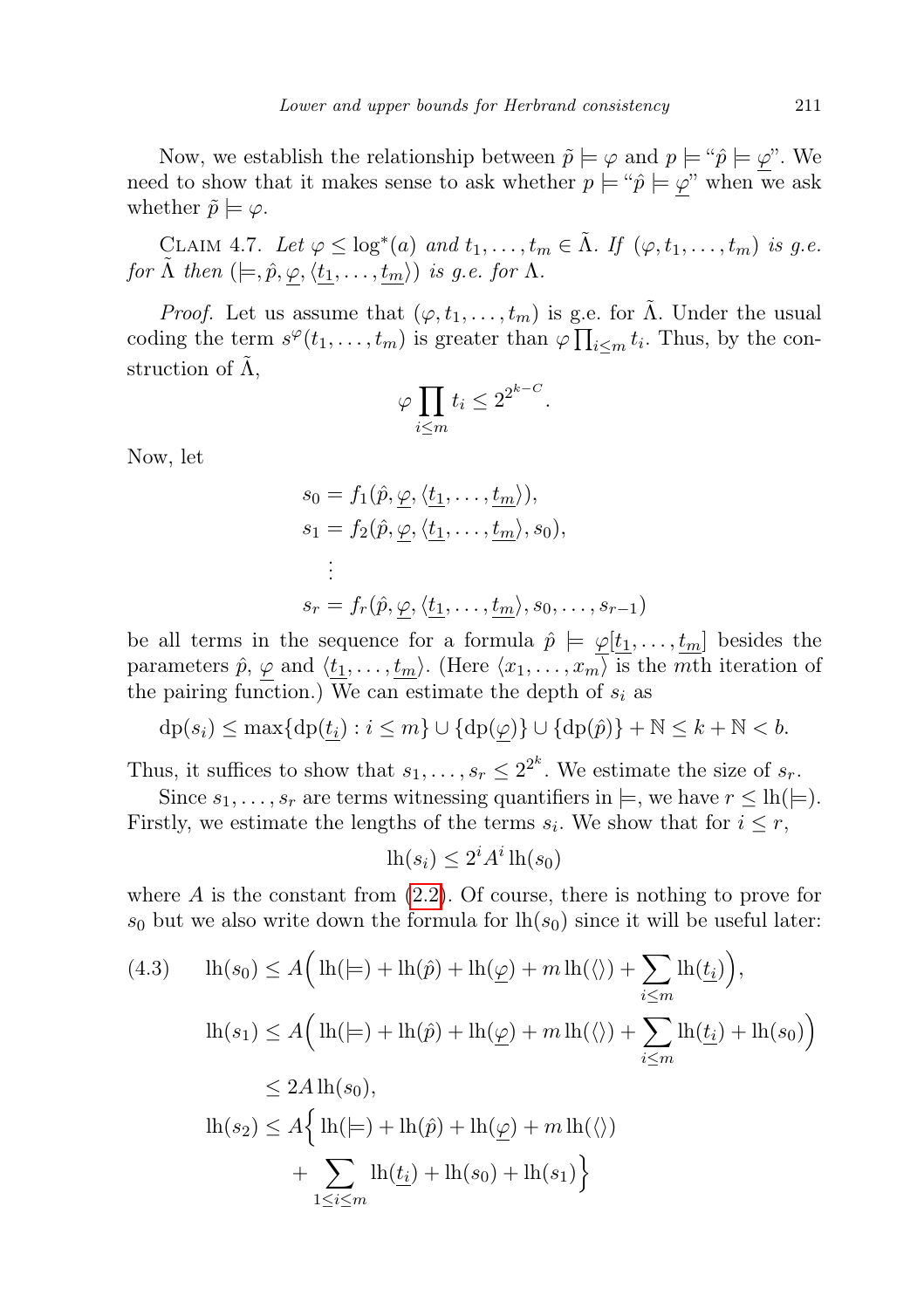$$
\leq A \Big\{ \ln(\models) + \ln(\hat{p}) + \ln(\underline{\varphi}) + m \ln(\langle \rangle) \n+ \sum_{1 \leq i \leq m} \ln(\underline{t_i}) \Big\} + A \{ \ln(s_0) + \ln(s_1) \Big\} \n\leq A \ln(s_0) + A \{ 2^0 A^0 \ln(s_0) + 2^1 A^1 \ln(s_0) \} \n\leq \Big( A + \sum_{0 \leq j < 2} 2^j A^j \Big) \ln(s_0) \leq \Big( 1 + \sum_{0 \leq j < 2} 2^j \Big) A^2 \ln(s_0) \leq 2^2 A^2 \ln(s_0), \n\vdots \n\ln(s_r) \leq A \Big\{ \ln(\models) + \ln(\hat{p}) + \ln(\underline{\varphi}) + m \ln(\langle \rangle) + \sum_{1 \leq i \leq m} \ln(\underline{t_i}) + \sum_{0 \leq i < r} \ln(s_i) \Big\} \n\leq A \Big\{ \ln(\models) + \ln(\hat{p}) + \ln(\underline{\varphi}) + m \ln(\langle \rangle) + \sum_{1 \leq i \leq m} \ln(\underline{t_i}) \Big\} + A \sum_{0 \leq i < r} \ln(s_i) \n\leq A \ln(s_0) + A \sum_{0 \leq j < r} 2^j A^j \ln(s_0) \n\leq \Big( 1 + \sum_{i \geq j} 2^j \Big) A^r \ln(s_0) \leq 2^r A^r \ln(s_0).
$$

The length of the sequence  $t_1, \ldots, t_m$  is less than  $lh(\varphi) \leq \log^*(a)$ . We can estimate the elements in the sum for  $lh(s_0)$  from  $(4.3)$  as follows:

$$
lh(\hat{p}) \le A(2\,lh(\underline{k}-C) + lh(s^{\gamma})),
$$
  
\n
$$
lh(\varphi) \le \log^*(a),
$$
  
\n
$$
m\,lh(\langle \rangle) \le \log^*(a)\,lh(\langle \rangle),
$$

Thus, the length of  $s_0$  can be estimated by

 $0 \leq j < r$ 

$$
\begin{aligned} \n\text{lh}(s_0) &\le A \Big\{ \ln(\models) + \ln(\hat{p}) + \ln(\underline{\varphi}) + m \ln(\langle \rangle) + \sum_{1 \le i \le m} \ln(t_i) \Big\} \\ \n&\le A \Big\{ 2A \log(k) + \log^*(a) + \log^*(a) \log^*(a) + \sum_{1 \le i \le m} \ln(t_i) \Big\} + \mathbb{N}. \n\end{aligned}
$$

Since  $a \leq 2^{2^k}$ , it follows that

$$
\ln(s_0) \le A \Big\{ 3A \log(k) + \sum_{1 \le i \le m} \ln(t_i) \Big\}.
$$

Since the length of the greatest term  $s_r$  is not greater than  $2^r A^r \ln(s_0)$ , we can bound the size of  $s_r$  by

$$
s_r \le 2^{(2A)^r \ln(s_0)} \le 2^{(2A)^r A \{3A \log(k) + \sum_{1 \le i \le m} \ln(t_i)\}}
$$
  

$$
\le 2^{(2A)^r 3A^2 \log(k)} \Big(\prod_{i \le m} t_i\Big)^{(2A)^r A}.
$$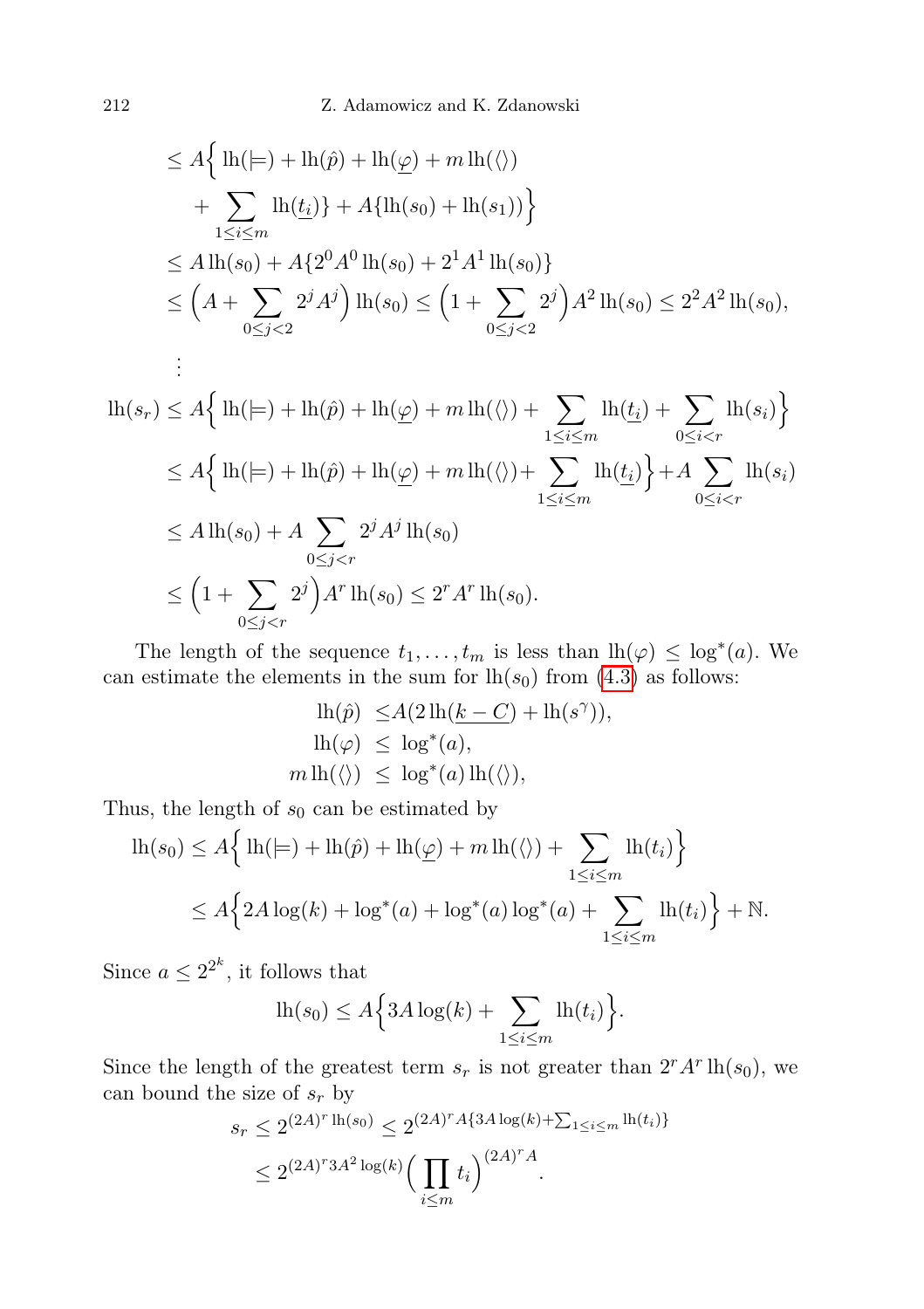Hence, because  $\varphi \prod_{i \leq m} t_i \leq 2^{2^{k-C}}$ ,

$$
s_r \le 2^{(2A)^r 3A^2 \log(k)} (2^{2^{k-C}})^{(2A)^r A} \le 2^{(2A)^r 3A^2 \log(k)} 2^{2^{k-C} (2A)^r A}
$$
  

$$
\le 2^{3 \log(k)(2A)^r A^2} 2^{2^{k-C+r \log(2A) + \log(A)}} \le 2^{2^{k-C+r \log(2A) + \log(A)} + 3 \log(k)(2A)^r A^2}
$$

and, because  $k > \mathbb{N}$  and  $2^{k-C+r \log(2A) + \log(A)} > 3 \log(k) (2A)^r A^2$ ,

$$
s_r \le 2^{2^{k-C+r\log(2A)\log(A)+1}} \le 2^{2^k}.
$$

The last inequality is true since  $r \leq \log(\models)$  and we have chosen C so that  $C \ge (|\!\pm\rangle \log(2A) + \log(A) + 1.$ 

It is also easy to see that  $dp(s_r) \leq k + N < b$ . This completes the proof of Claim [4.7.](#page-20-1)  $\blacksquare$ 

We need to show that  $\tilde{p}$  reflects  $\hat{p}$  not only for equality but for all formulas of size  $\log^*(a)$ .

<span id="page-22-0"></span>CLAIM 4.8. For each  $\varphi \leq \log^*(a)$ , for each  $t_1, \ldots, t_m \in \tilde{\Lambda}$  such that  $(\varphi, t_1, \ldots, t_m)$  are g.e. for  $(\Lambda, \tilde{p})$ ,

$$
\tilde{p} \models \varphi[t_1,\ldots,t_m] \Leftrightarrow p \models \text{``}\hat{p} \models \underline{\varphi[t_1,\ldots,t_m]}\text{''}.
$$

*Proof.* The proof is by induction on  $\varphi$ . We use the fact that, by Claim [4.7,](#page-20-1) if  $(\varphi, t_1, \ldots, t_m)$  is g.e. for  $\tilde{\Lambda}$  then  $( \models, \hat{p}, \varphi, \langle t_1, \ldots, t_m \rangle )$  is g.e. for  $\Lambda$ . So, it makes sense to write  $p \models " \hat{p} \models \varphi[\underline{t_1}, \ldots, \underline{t_m}]$ " whenever we may write  $\tilde{p} \models \varphi[t_1, \ldots, t_m].$ 

For  $\varphi$  atomic the statement follows from the definition of  $\tilde{p}$ . Since, by the choice of  $N$ ,

 $p \models$  " $\hat{p}$  satisfies Tarski conditions for propositional connectives",

it follows that the equivalence holds for all quantifier free formulas. Now, let us consider the case where  $\varphi$  is of the form  $\exists y \psi(y, \bar{z})$ . Let us assume that  $\tilde{p} \models \exists y \psi(y, t_1, \ldots, t_m)$ . Then

$$
\tilde{p} \models \psi[s^{\exists y \psi}(t_1,\ldots,t_m),t_1,\ldots,t_m].
$$

By the inductive assumption,

$$
p \models ``\hat{p} \models \underline{\psi}[s^{\exists y \psi}(t_1, \ldots, t_m), \underline{t_1}, \ldots, \underline{t_m}]]".
$$

Since all terms  $s^{\exists y \psi}(t_1,\ldots,t_m), \underline{t_1}, \ldots, \underline{t_m}$  are in  $\{\underline{0}, \ldots, \underline{2^{2^k}}\}$  it follows that p decides that  $s^{\exists y \psi}(t_1, \ldots, t_m)$  is a witnessing term for  $\exists y \psi$  and  $t_1, \ldots, t_m$ . Thus,

$$
p \models (\text{``}\hat{p} \models \underline{\psi}[s^{\exists y \psi}(t_1, \dots, t_m), \underline{t_1}, \dots, \underline{t_m}] \text{''} \Leftrightarrow \text{``}\hat{p} \models \underline{\exists y \psi}[t_1, \dots, t_m] \text{''}).
$$

Let us observe that in the above formula  $\psi$  and  $\exists y \psi$  are given as terms. Thus, p does not need to decide these formulas to decide positively the above equivalence. The proof of the implication from  $p \models \tilde{p} \models \exists y \psi[t_1, \ldots, t_m]$ " to  $p \models \exists y \psi[t_1, \ldots, t_m]$  goes exactly in the same way.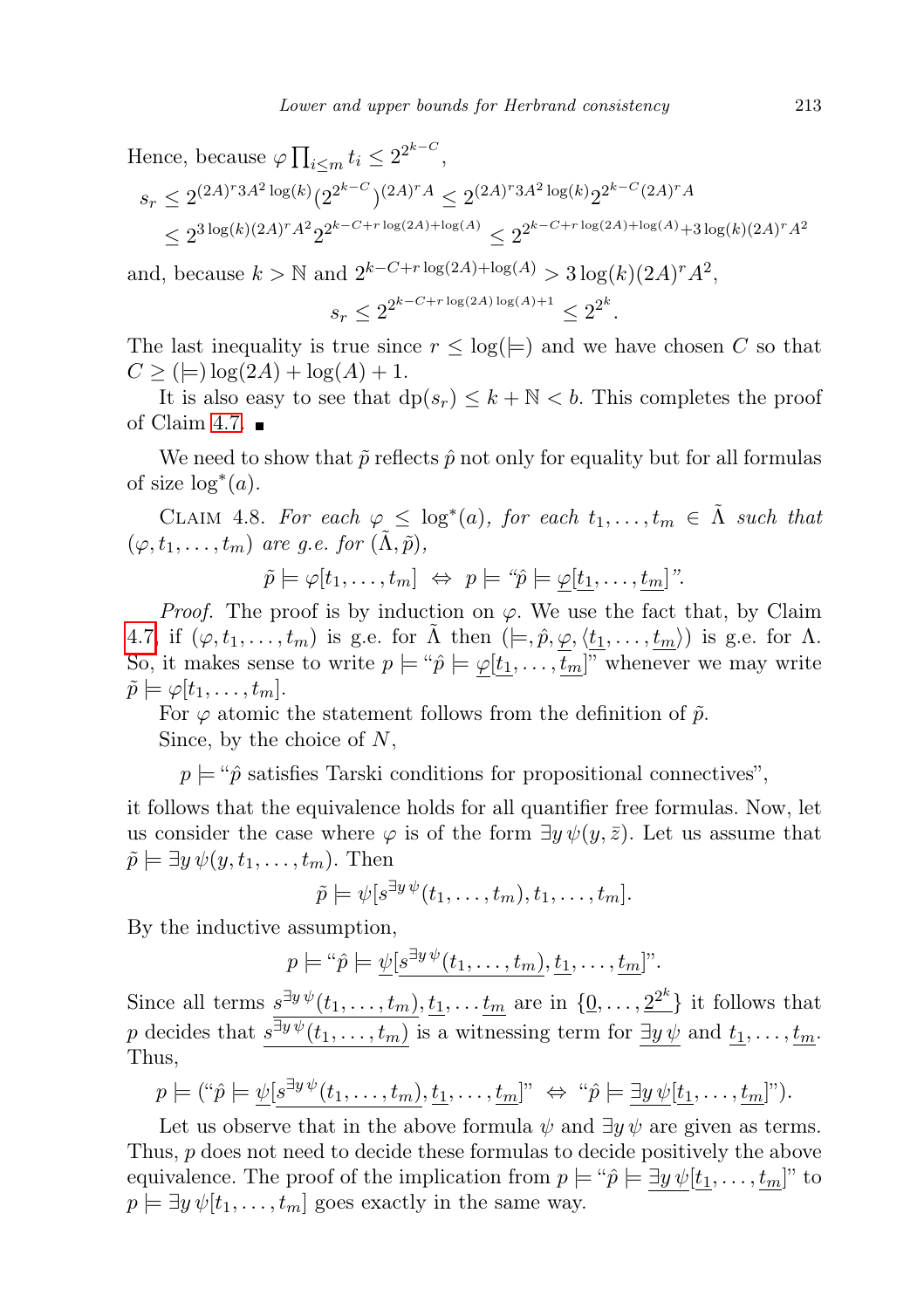Finally, let  $\tilde{p} \models \forall x \psi[t_1, \ldots, t_m]$ . This is equivalent to

 $\forall t \in \tilde{\Lambda} \tilde{p} \models \psi[t, t_1, \ldots, t_m] \text{ and } \forall t \in \tilde{\Lambda} p \models \text{``$\hat{p}$} \models \psi[\underline{t}, \underline{t_1}, \ldots, \underline{t_m}].$ But, by  $(4.2)$ ,

$$
\forall t \ (t \in \tilde{\Lambda} \Leftrightarrow p \models \Lambda[\underline{t}, \underline{k - C}, \underline{(1 + \varepsilon')b}]).
$$

Thus

$$
p \models \forall z (z \in \Lambda(\underline{k-C}, \underline{(1+\varepsilon')b}) \Rightarrow \hat{p} \models \underline{\psi[t_1, \ldots, t_m, z]},
$$

and this is just the definition of

$$
p \models " \hat{p} \models \underline{\forall x \psi[t_1, \dots, t_m]"}.
$$

Again, we skip the proof of the other implication.  $\blacksquare$ 

Since  $\hat{p}$  is (under  $p$ ) a T-evaluation, the following is true under  $p$ .

$$
\forall x \leq \log^*(a) \left( (x \in T \land ``x \text{ is g.e. for } \Lambda(\underline{k-C}, (1+\varepsilon')b)" \Rightarrow \hat{p} \models x \right).
$$

Then, by Claims [4.7](#page-20-1) and [4.8,](#page-22-0) we have in  $M$ ,

$$
\forall \varphi \leq \log^*(a) \left( \varphi \in T \wedge ``\varphi \text{ is g.e. for } \tilde{\Lambda}" \Rightarrow \tilde{p} \models \varphi \right).
$$

Thus  $\tilde{p}$  is a T-evaluation. Moreover,  $\tilde{p}$  decides formulas less than or equal to N because

 $p \models " \hat{p}$  decides formulas less than or equal to  $N$ ,"

and this property is also transferred to  $\tilde{p}$  by Claim [4.8.](#page-22-0) So,  $(\tilde{\Lambda}, \tilde{p}, \tilde{k}, \tilde{b})$  satisfies the third condition for being suitable. This completes the proof of Lemma [4.5.](#page-18-1)  $\blacksquare$ 

Now, we are ready to formulate the induction.

<span id="page-23-0"></span>PROPOSITION 4.9. Let N be chosen as above, and  $T = I\Delta_0 + \Omega_1$ . Assume that for some  $\varepsilon > 0$ ,  $T \vdash \text{HCons}((1 + \varepsilon) \log^3, N)$ ,  $M \models T$  and  $a \in \log^3(M)$ . Then, for all  $i \leq a/C^2$  there exist  $\Lambda_i$ ,  $p_i$  such that

$$
(\Lambda_i, p_i, a - iC, (1 + \varepsilon/2)^{i+1}a)
$$

is suitable.

*Proof.* We prove the conclusion by induction on  $i \leq a/C^2$ . To carry out the induction we should take a sufficiently large parameter to express the induction formula as a bounded formula. To see that such a parameter exists we should estimate the size of  $\Lambda_0$  and  $p_0$  which are the greatest among  $\Lambda_i$ ,  $p_i$  for  $i \leq a/C^2$ .  $\Lambda_0$  is a set of terms  $2^{2^{\tilde{a}}}$ . Thus,

$$
\Lambda_0 \leq 2^{2^{2^a}}.
$$

Since  $a \in \log^3$ ,  $\Lambda_0 \in M$ . An evaluation  $p_0$  is just a 0-1 function from the set of pairs of terms from  $\Lambda$  and we can bound  $p_0$  as

$$
p_0 \le 2^{\operatorname{card}(\Lambda)^2} = 2^{(2^{2^a})^2} = 2^{2^{2 \cdot 2^a}} = 2^{2^{2^{a+1}}}.
$$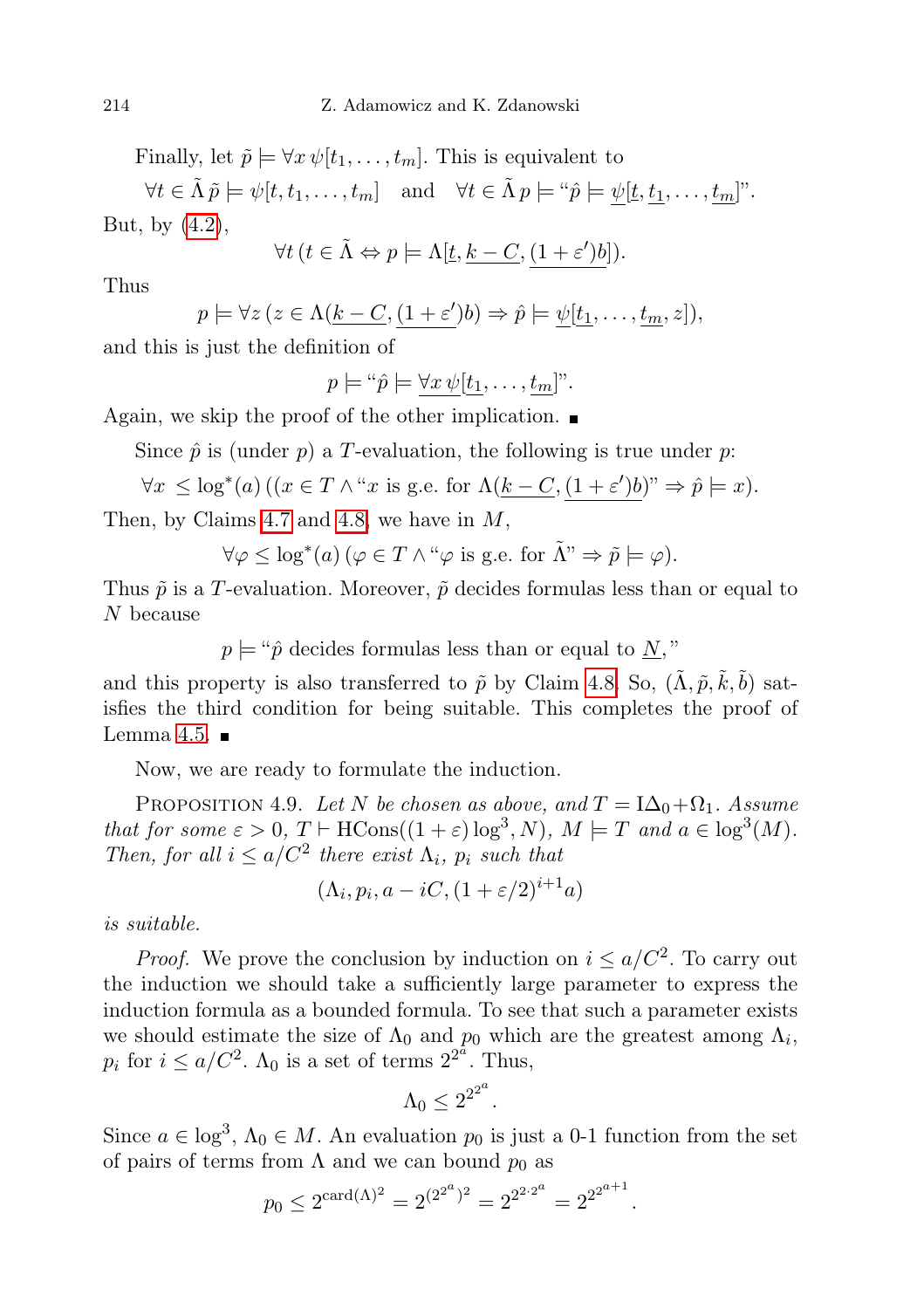In T, the third logarithm of a model is closed under successors. Thus,  $p_0 \in M$ and we can bound the induction formula by an element from M.

To start the induction, the existence of a suitable  $(\Lambda_0, p_0, a, (1 + \varepsilon/2)a)$ is guaranteed by our assumption that  $T \vdash \text{HCons}(N, T, (1 + \varepsilon) \log^3)$ .

To prove the induction step let us assume that for some  $i \leq a/C^2$  there are  $\Lambda_i$ ,  $p_i$  such that the sequence  $(\Lambda_i, p_i, a - iC, (1 + \varepsilon/2)^{i+1}a)$  is suitable. Then  $(\Lambda_i, p_i, a - iC, (1+\varepsilon/2)^{i+1}a)$  satisfies the assumptions of Lemma [4.5.](#page-18-1) It follows that there exists  $(\tilde{\Lambda}, \tilde{p}, a - (i+1)C, (1+(\varepsilon/2))^{i+2}a)$  which is suitable. And this is just the  $(i + 1)$ th sequence.

<span id="page-24-0"></span>LEMMA 4.10. Let N, C be large constants chosen as above. Let  $T = I\Delta_0+$  $\Omega_1$ . Assume that for some  $\varepsilon > 0$ ,  $T \vdash \text{HCons}(N, T, (1 + \varepsilon) \log^3)$ . Then for each model  $M \models T$  and for each  $a \in \log^3(M)$  there exists a model  $M' \models T$ such that  $M' \upharpoonright a = M \upharpoonright a$  and  $a \in \frac{C^2}{\log(1+\varepsilon/2)} \log^4(M')$ .

*Proof.* By Proposition [4.9,](#page-23-0) for  $i = a/C^2$ , there exists a suitable sequence

$$
(\Lambda, p, a(1 - 1/C), (1 + \varepsilon/2)^{a/C^2}a).
$$

Now, for any cut  $2a < I < (1 + \varepsilon/2)^{a/C^2}a$  if we take terms from  $\Lambda$  of depths in I we can define from  $p$  a model  $M'$  for T. By Lemma [4.4](#page-17-1) and Proposition [2.11,](#page-7-1)

$$
M' \models \exists z \{ z = \exp^3((1 + \varepsilon/2)^{a/C^2}a - C) \}.
$$

But

$$
(1 + \varepsilon/2)^{a/C^2}a - C = 2^{\log(1 + \varepsilon/2)C^{-2}a + \log(a)} - C \ge 2^{\log(1 + \varepsilon/2)C^{-2}a}.
$$

It follows that

$$
M' \models 2^{\log(1+\varepsilon/2)C^{-2}a} \in \log^3
$$

which means that  $a \in \frac{C^2}{\log(1+\epsilon/2)} \log^4(M')$ . Moreover, since  $\{\underline{0}, \ldots, \underline{a}\} \subseteq \Lambda$ , we conclude, by Lemma [2.14,](#page-8-0) that  $M' \upharpoonright a = M \upharpoonright a$ .

<span id="page-24-1"></span>THEOREM 4.11. Let N be chosen as above, and let  $T = I\Delta_0 + \Omega_1$ . Assume that for some  $\varepsilon > 0$ ,  $T \vdash \text{HCons}(N, T, (1 + \varepsilon) \log^3)$ . Then for each model  $M \models T$  and each  $a \in \log^3(M)$  there exists a model  $M' \models T$  such that  $M' \restriction a = M \restriction a$  and  $a \in \log^4(M')$ .

*Proof.* It suffices to use Lemma [4.10](#page-24-0) twice. Indeed, let  $M \models T$ ,  $a \in$  $\log^3(M)$  and let  $D = C^2/\log(1+\varepsilon/2) \in \mathbb{N}$ . Then, by Lemma [4.10,](#page-24-0) there exists  $M'' \models T$  such that  $M'' \upharpoonright a = M \upharpoonright a$  and  $a \in D \log^4(M'')$ . Thus,  $2^{a/D} \in$  $\log^3(M'')$  and, again by Lemma [4.10,](#page-24-0) there exists  $M' \models T$  such that  $M' \geq a^{D}$  $=M\lceil 2^{a/D} \text{ and } 2^{a/D} \in D\log^4(M')$ . Thus,

$$
2^{a/D}/D \in \log^4(M').
$$

Since  $a > \mathbb{N}$  and  $D \in \mathbb{N}$ ,  $a < 2^{a/D}/D$ . So, we have  $a \in \log^4(M')$ . This ends the proof of the theorem.  $\blacksquare$